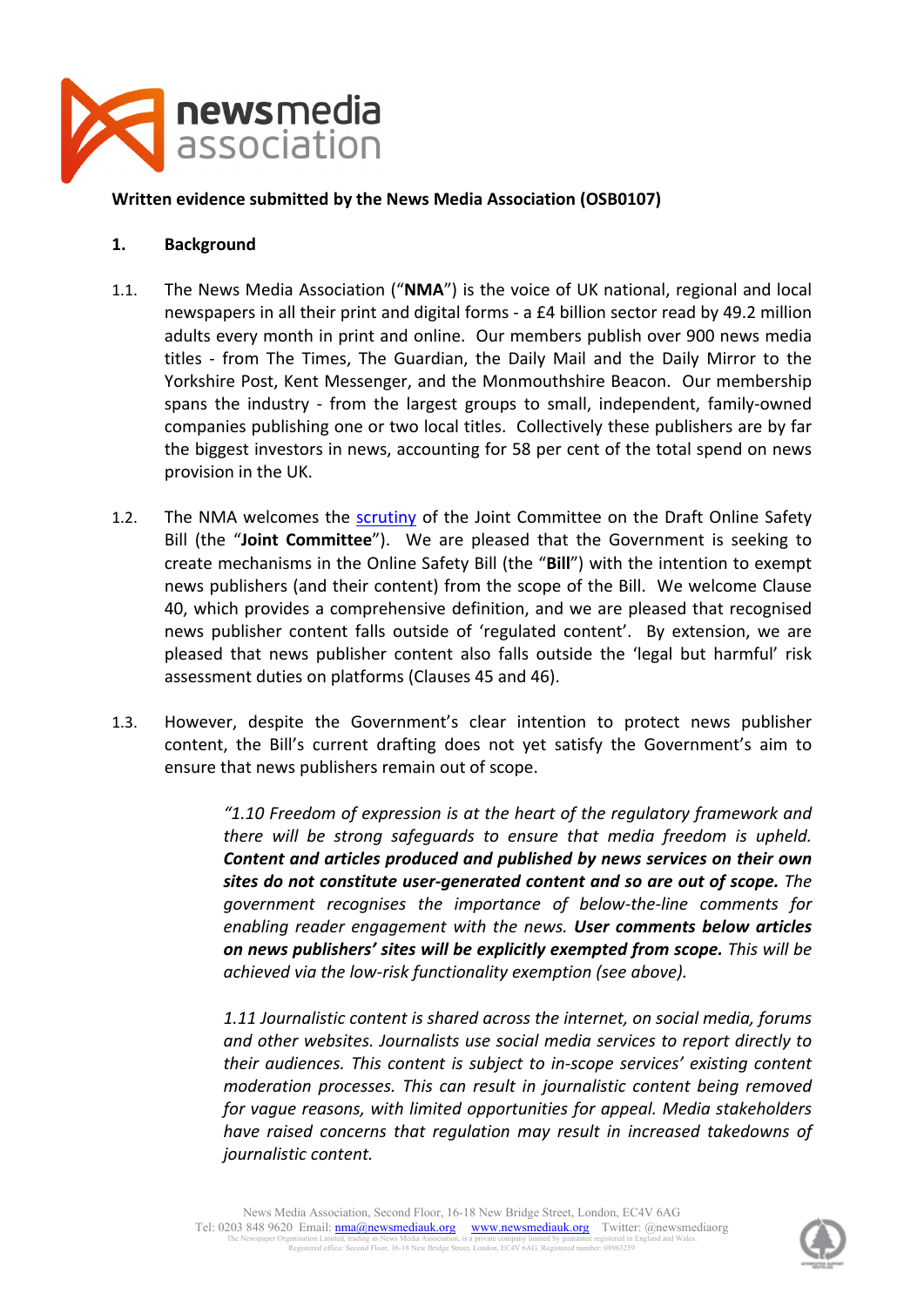*1.12 In order to protect media freedom, legislation will include robust protections for journalistic content shared on in-scope services. The government will continue to engage with a wide range of stakeholders to develop proposals that protect the invaluable role of a free media and ensure that the UK is the safest place in the world to be online."<sup>1</sup>*

1.4. This paper sets out ways in which the Government's aim could be more clearly achieved in the Bill. To assist fully with the Parliamentary scrutiny of the Bill: (i) we have sought advice from [Andrew](https://www.5rb.com/member/andrew-caldecott-qc/) [Caldecott](https://www.5rb.com/member/andrew-caldecott-qc/) [QC](https://www.5rb.com/member/andrew-caldecott-qc/) at **ANNEX A** with drafting amendments that more clearly articulate the Government's intentions and address the issues identified in this paper; (ii) for ease of reference, we provide a summary table of counsel's proposed amendments to the Bill in **ANNEX B**; and (iii) for completeness, we provide a workable framework for addressing economic harms in **ANNEX C**. We welcome further discussion with the Joint Committee on these issues and the Bill more broadly.

#### **2. Necessary amendments**

#### *2.1. Exemption for News Publishers*

- 2.1.1. The Bill aims to provide two forms of exemption for news publishers: (i) an exemption for news publishers' websites from the scope of the legislation generally; and (ii) an exemption for news publisher content, from some of the duties of care, where that content appears on, or is shared via, in-scope services.
- 2.1.2. In overview, the general exemption for publishers' websites is provided in Paragraph 5 of Schedule 1 (the "*limited functionality services*" exemption). The specific contentbased exemptions are found in Clause 18, which limits the application of the duties of care for search services, and Clause 39, which defines regulated content for userto-user services. This section of our response will address each in turn and will then focus on redress.

#### *News Publishers' Websites*

2.1.3. Without an exemption, any news publisher's website with links to the UK that allows users to upload or share content (including by commenting on an article) would be in-scope of the Bill and a regulated service. It appears to us, though differing readings are possible, that the Bill intends to exempt news publishers' websites *per se* from the scope of the Bill by virtue of the limited functionality exemption in Schedule 1 Paragraph 5. Provided that a news publisher's website satisfies the requirements in Schedule 1 Paragraph 5, then the intended effect of Paragraph 5 and Clause 3(7) is such that they are not a regulated service, and the website is intended to remain outside the scope of the legislation.

<sup>1</sup> [Online](https://www.gov.uk/government/consultations/online-harms-white-paper/outcome/online-harms-white-paper-full-government-response#part-1-who-will-the-new-regulatory-framework-apply-to) [Harms](https://www.gov.uk/government/consultations/online-harms-white-paper/outcome/online-harms-white-paper-full-government-response#part-1-who-will-the-new-regulatory-framework-apply-to) [White](https://www.gov.uk/government/consultations/online-harms-white-paper/outcome/online-harms-white-paper-full-government-response#part-1-who-will-the-new-regulatory-framework-apply-to) [Paper:](https://www.gov.uk/government/consultations/online-harms-white-paper/outcome/online-harms-white-paper-full-government-response#part-1-who-will-the-new-regulatory-framework-apply-to) Full Government Response to the Consultation (emphasis added).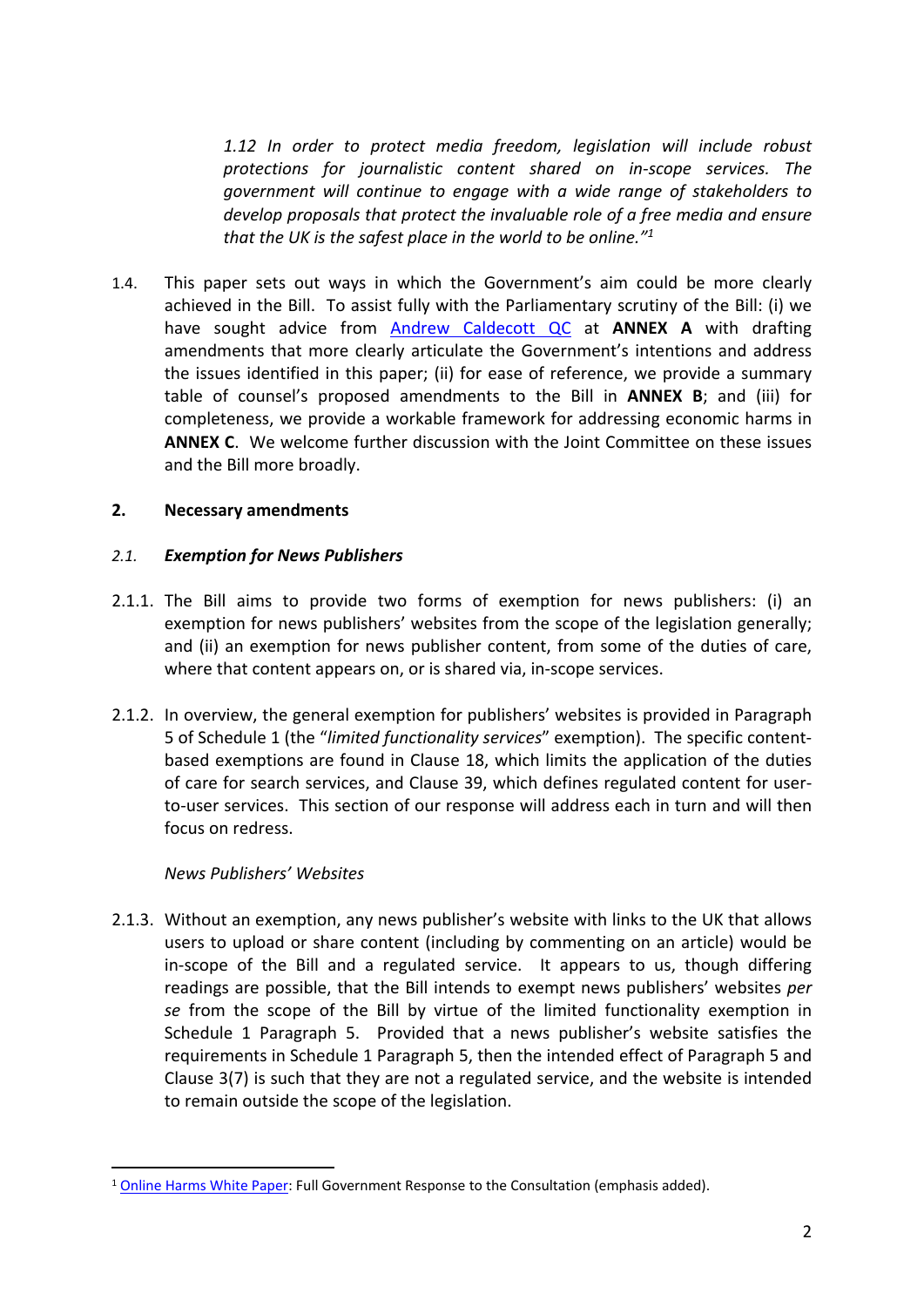- 2.1.4. However, this is not clear on the face of the Bill, which must expressly state that Schedule 1 Paragraph 5 applies to 'recognised news publishers' as defined in Clause 40. Without such an express statement, news publishers may face an unnecessary hurdle to rely on the very mechanism that has been designed to explicitly exempt their services. Instead, the current exemption is framed by reference to the functionality of inter-user communication on a service, as opposed to either the nature of the website's content or the identity of the Service Provider. This approach seems unnecessary given the Government's express intention is to exempt news publishers.
- 2.1.5. Furthermore, by framing the exemption this way, any news publisher website which goes further than the inter-user functionalities described in Schedule 1 Paragraph 5 will be a regulated service and outside the scope of the exemption. Many news publishers offer various functions for users on their websites that may be deemed as outside of the listed functionalities in Schedule 1 Paragraph 5, including games and online workshops. As currently drafted, the Bill would not exempt all news publisher websites as the Government has stated it intends to do, and would act to disincentivise news publishers from investing in features and services as part of their websites. News would seemingly face the choice of remaining a static news site sitting outside of the scope of the Bill's framework, or choose to innovate but risk all of their online services being subject to the obligations of the new regulation.
- 2.1.6. In addition, paragraph 5(a) of Schedule 1 is problematic. The words "*relating to*" should not introduce a test of relevance by reference to the subject matter of the content, which we believe was never the Government's intention. The wording should also be amended to be clear that "*communicate*" specifically means communication with other users. The real issue is whether the comment or review function is ancillary to provider content (i.e. it is not a freestanding chat functionality). This is also important to ensure that a function to communicate with the publisher or its journalists would not undermine the news publisher exemption.
- 2.1.7. We also note that the limited functionality exemption can be repealed or amended by the Secretary of State by regulation under Clause 3(9)-(11) of the Bill. The NMA opposes this 'Henry VIII clause' that stands to circumvent the democratic process – it must not be repealed other than by primary legislation.
- 2.1.8. If we are correct in our reading of the Bill, and the overall exemption for news publishers rests on the limited functionality exemption, it is very unsatisfactory, because it means news publishers' websites are defined by a subsidiary service, readers' comments, rather than their prime function, which is the provision of news and comment. It would also limit innovation and can be removed at will by the Secretary of State.
- 2.1.9. Schedule 1 Paragraph 5 should be amended to: (i) make clear that it relates to readers' comments sections on news publishers' websites; (ii) accurately reflect how user-to-user communication works on news publishers' websites; and (iii) ensure it does not limit innovation.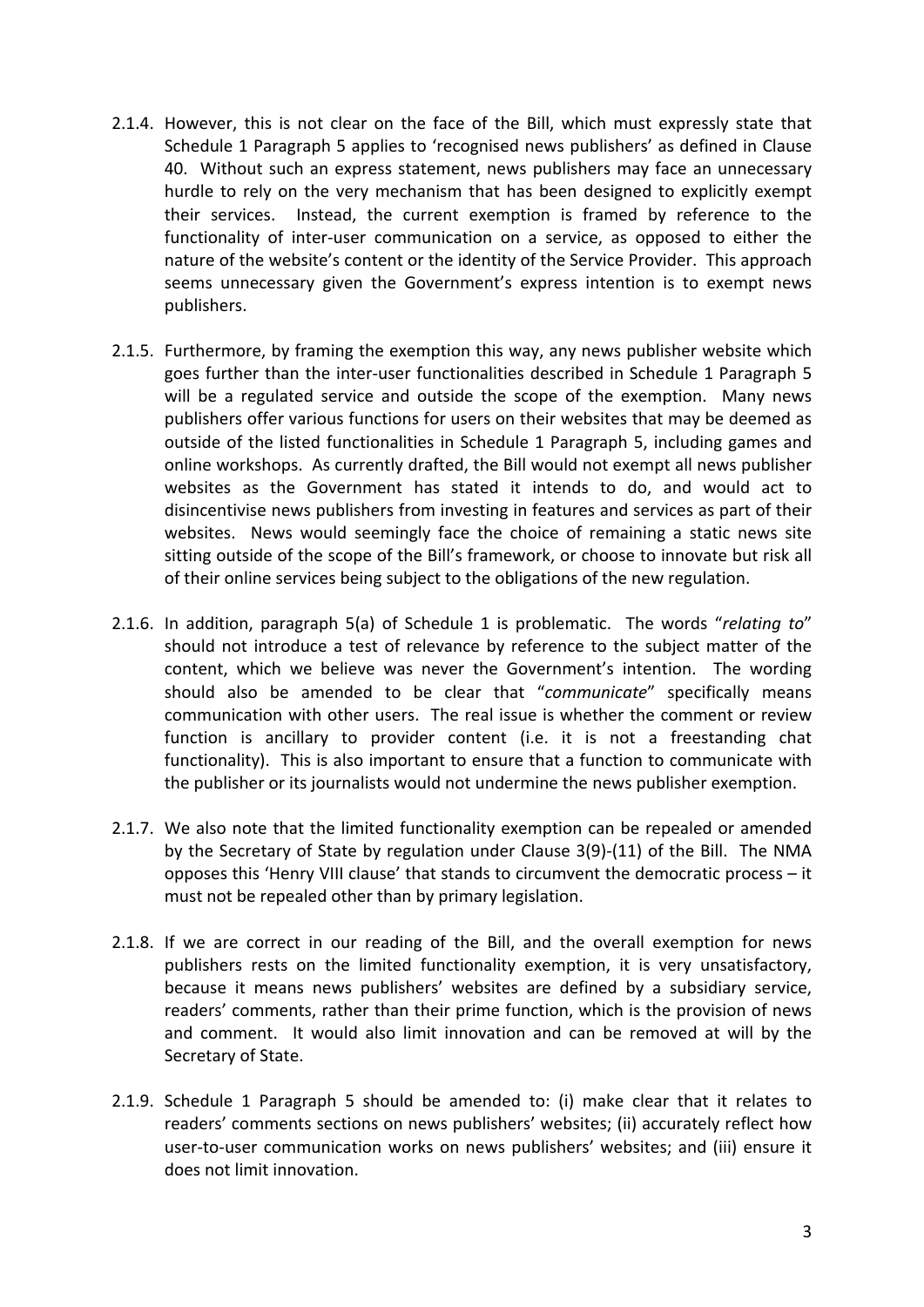<span id="page-3-0"></span>2.1.10.There is a very good definition of news publishers in Clause 40 of the Bill. To address the issues above and ensure that the exemption is effective, we believe the simple solution is to add a sub-clause to Clause 2, to make it clear that news publisher content, whether published on their own websites or distributed by user-to-user or search services, is out of the scope of the Bill and that this rests on the fact that it is published by news publishers as defined in Clause 40. Please see **ANNEXES A** and **B** for suggested wording.

#### *Exempting News Publisher Content Which Appears on In-scope Services*

- 2.1.11.The second category of exemption is intended to apply where news publisher content is posted onto, or shared via, in-scope user-to-user services. This is achieved in the Bill by Clause 39 which defines "*regulated content*", and which excludes "*news publisher content*" from its scope. This then excludes news publisher content from the scope of the safety duties imposed by the Bill on in-scope services.
- 2.1.12.In the case of user-to-user services, for content to be "*illegal content*", "*content that is harmful to children*", or "*content that is harmful to adults*" the content must also be regulated content.<sup>2</sup> By excluding news publisher content from these categories, news publishers are, rightly, not required to apply the safety duties under Clauses 9- 11 of the Bill to their content.
- 2.1.13.In respect of search services, the exemption in Clause 18(2) is more straightforward. It provides that none of the duties imposed on search providers extend to recognised news publisher content, including the duty in Clause 23 concerning rights to freedom of expression and privacy.

## *Redress*

- 2.1.14.Crucially, however, these exemptions have a fundamental drawback that risks undermining the news publisher exemption itself. While the Bill makes it clear that the duty of care does not apply to news publishers, and that platforms and search engines, therefore, do not face any sanction if they do not apply their codes of conduct to news publisher content when it is shared on social media, neither are they under any duty of care *not* to apply their codes of conduct to it. The impact of this is that the Bill creates significant incentives through high penalties to make platforms and search engines err on the side of caution whenever their algorithms encounter content that might put them at risk and to favour a zealous approach to police and take-down news publisher content. Indeed, we know the platforms are already taking down legitimate but controversial news publisher content in the US in response to vociferous lobby groups.
- 2.1.15.Clauses 39-40 do not stop platforms blocking news publisher content, and, as described more fully below, the protections for journalistic content in Clause 14 are

<sup>&</sup>lt;sup>2</sup> For illegal content see Clause 41(2)(a), for content that is harmful to children see Clause 45(2)(a) and for content that is harmful to adults see Clause 46(2)(a).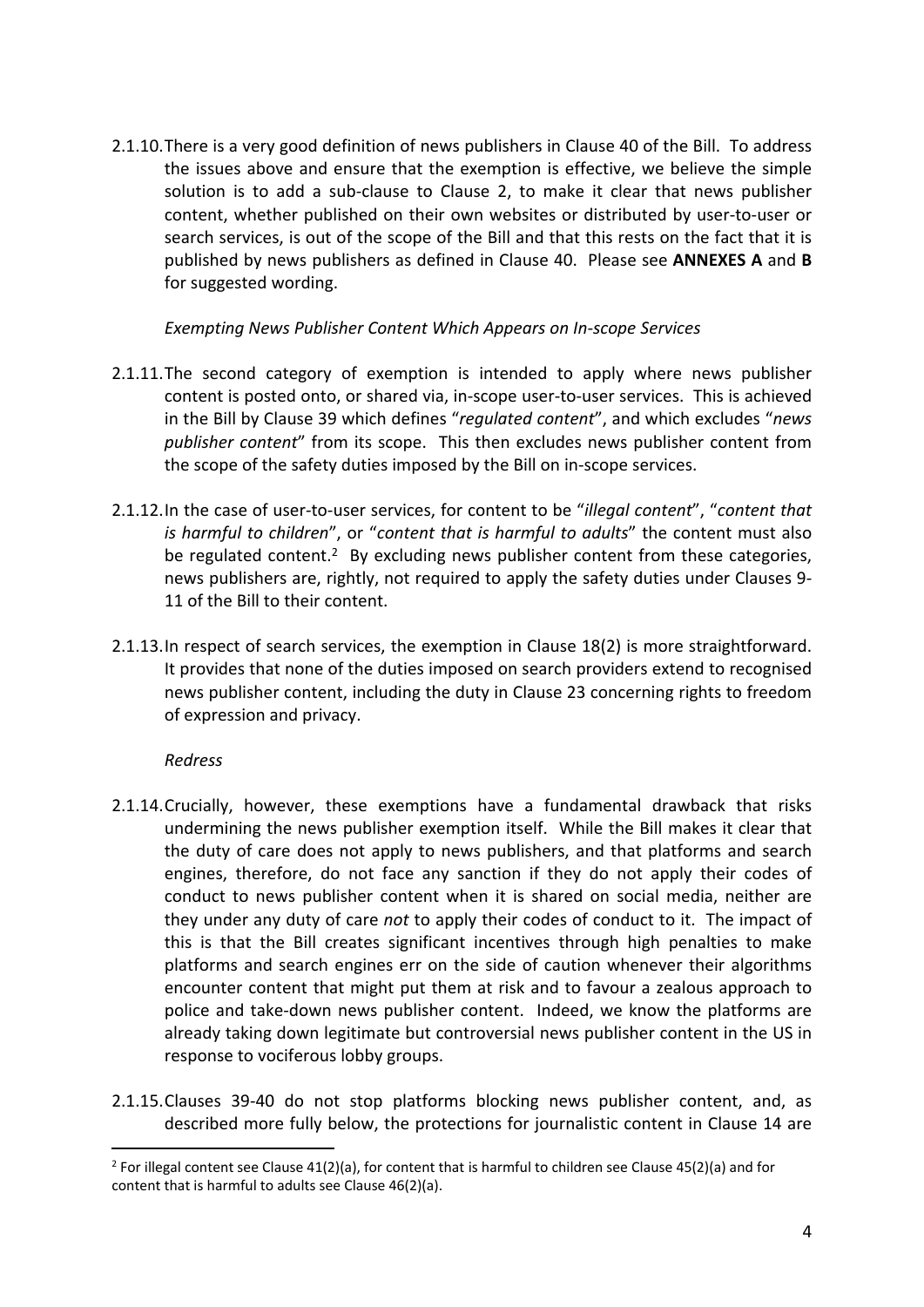insufficient to do so. News is a perishable commodity; therefore, an appeal to the platform, followed by another to OFCOM, which may take weeks or months, has no value at all as a protection for news publishers.

# 2.2. *Duty to protect Journalistic Content*

2.2.1. The Bill aims to create a duty on in-scope Category 1 Service Providers to protect journalistic content on in-scope services via Clause 14 of the Bill. This provision is accompanied by a redress mechanism for the wrongful removal of journalistic content by platforms.<sup>3</sup> This section of the response will address each in turn.

# *Category 1 Services*

- 2.2.2. Only Category 1 Services are subject to the proposed duty to protect "*journalistic content*" defined in Clause 14 as: (i) regulated content or news publisher content which is; (ii) "*generated for the purposes of journalism*"; and (iii) "*UK linked*". The effect of (i) is that the Clause 14 duty will apply to both regulated and exempt journalistic content on in-scope services. It will apply equally to an article shared by a recognised news publisher, a post by a journalist or small publisher which does not meet the Clause 40 definition, and a post by a "*citizen journalist*" provided, in each case, the content is UK linked and generated for the purposes of journalism.
- 2.2.3. This raises three primary concerns: (i) there is no meaningful standard for decision making involving journalistic content; (ii) there is no specificity in provisions for handling complaints; and (iii) the proposed system of redress (which stops with the Service Provider), as outlined below, is not fit for purpose.
- 2.2.4. It is notably not in the interest of many Service Providers to protect journalistic content. Indeed, Service Providers may face large fines for not removing harmful content, which incentivises them to be broad and heavy-handed in applying their safety duties. There is every incentive for platforms to take down journalistic content via blanket application of algorithms that may not distinguish journalistic or news publisher content, no repercussions for doing so and scant redress for reinstatement of that content.
- 2.2.5. In addition, there is no equivalent of the Clause 14 duty for search engines, which is a significant lacuna that must also be addressed. Please see **ANNEXES A** and **B** for suggested wording to address this issue.
- 2.2.6. The current drafting of Clause 14 of the Bill leaves it to the Service Provider to decide how freedom of expression is taken into account when preparing its terms of service. The requirement is then to apply those terms of service consistently. This is insufficient. The Bill incentivises platforms to err on the side of caution and to take down any potentially risky content. Therefore, the Bill must go further than requiring Category 1 Services to "*take into account*" the importance of the free expression of

<sup>3</sup> Clause 14(3)-(6).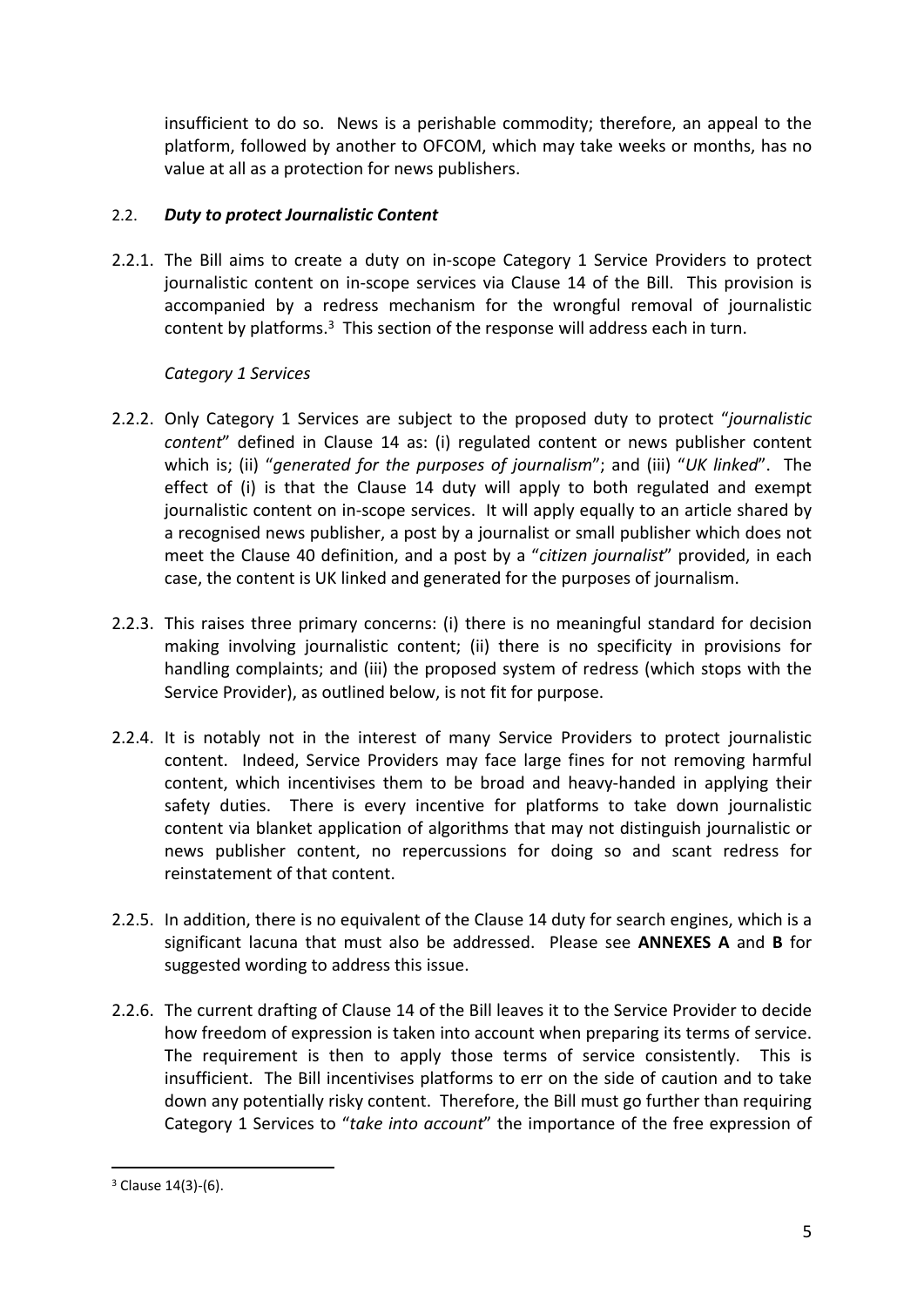journalistic content when designing their systems of processes, and instead set a positive standard to be applied when they make decisions about it.

2.2.7. There is precedent on which such a duty can be based which we believe can be achieved by drafting a clear and watertight news publisher exemption to avoid the conflicting parallel system of regulation created by the journalistic protections. The best way to address this would be by: (i) adding a sub-clause to Clause 2, to make it clear that news publisher content is out of the scope of the Bill when it is distributed by user-to-user or search services, as well as when published on news publishers' own websites, as set out in paragraph [2.1.10](#page-3-0) above; together with (ii) a duty on Service Providers not to remove such content. Please see **ANNEXES A** and **B** for suggested wording.

# *Redress*

- 2.2.8. The Bill provides that Category 1 Services must make available a dedicated and expedited complaints procedure available to either the user who uploaded the content, or its creator<sup>4</sup> and to ensure that content is "*swiftly reinstated*" in the event of a complaint being upheld.<sup>5</sup> This, however, is inadequate to protect news content.
- 2.2.9. It is inappropriate for the terms 'journalistic content', 'content of democratic importance', and what is meant by 'protect' and 'take in account', to be determined by platforms. The current draft also creates a conflicting parallel system of regulation for journalistic content ultimately overseen by OFCOM, which is entirely inappropriate and unworkable. For any exemption and redress procedures to be fit for purpose, they must be effective in practice and the swiftness of redress specified must be commensurate to the short shelf life of news.
- 2.2.10.Furthermore, we agree with the Chair of the House of Lords Communications Committee that giving citizen journalists (i.e., any member of the public) the same protections as professional journalists could [overwhelm](https://committees.parliament.uk/publications/6025/documents/68088/default/) [a](https://committees.parliament.uk/publications/6025/documents/68088/default/) [fast-track](https://committees.parliament.uk/publications/6025/documents/68088/default/) [appeals](https://committees.parliament.uk/publications/6025/documents/68088/default/) [process](https://committees.parliament.uk/publications/6025/documents/68088/default/), further delaying redress.
- 2.2.11.These issues can only be meaningfully addressed if news publishers have a watertight exemption, as originally envisaged by Government, which would mean extending the duty of care so that social media companies are obliged not to apply their codes of conduct to news publisher content. General oversight by OFCOM of this process is neither appropriate nor practicable. Please see **ANNEXES A** and **B** for workable solutions to these issues.

# **3. Necessary addition - economic harms**

3.1. An obvious omission from the Bill is the failure to address economic harms. The NMA feels this is a missed opportunity given the long title of the Bill is "*to make provision for and in connection with the regulation by Ofcom of certain internet*

<sup>4</sup> Defined in Clause 14(11) as the publisher itself.

<sup>5</sup> Clause 14(3)-(6).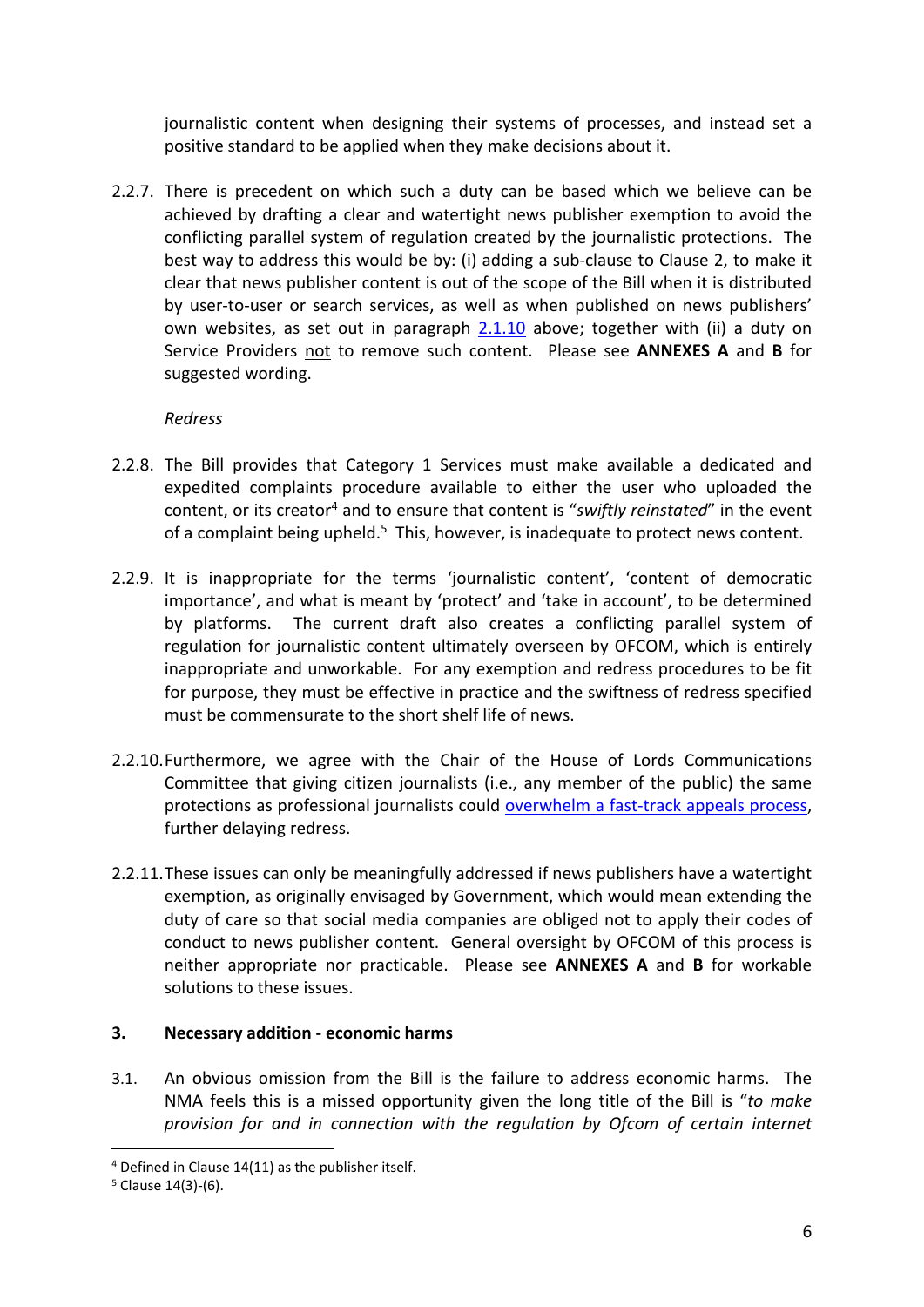*services; and to make provision about and in connection with OFCOM's functions in relation to media literacy*".

- 3.2. Digital platforms are the gatekeepers to the modern economy. News media businesses cannot access a significant proportion of their audiences without dealing with Google, Facebook and Apple (in particular). The gatekeepers therefore hold substantial bargaining power and can unilaterally impose commercial terms on news media businesses without variation. This imbalance of power has several ramifications, including:
	- (i) **Reducing the safety of, and trust in, news content** available online by jeopardising investment in of high-quality UK journalism and forcing news media businesses to cut costs rather than ensure high standards and appropriate content; and
	- (ii) **Reducing media literacy** by reducing the public's exposure to high-quality UK journalism (including freely-available journalism) and reducing differentiation on quality between news media businesses.
- 3.3. As other jurisdictions ranging from Australia to France have recognised, statutory intervention is necessary because of the risk to the public of low quality news content, the public benefit provided by the production and dissemination of trusted news, and the importance of a strong independent media in a well-functioning democracy. High quality, independent journalism informs and engages the public, debunks misinformation, brings together communities and holds the powerful to account.
- 3.4. We provide in **ANNEX C** suggested Clauses that can be inserted into the Bill. The Clauses aim to provide a level playing field for the provision of online journalism such that safe and trusted news content is not disadvantaged and its prevalence is not steadily reduced.
- 3.5. The Clauses in **ANNEX C** empower an independent and well-established regulator to act at arm's length from the Executive and Parliament. The proposed Clauses would specify a duty on "*user-to-user services*" and "*search services*" to enter into a mandatory bargaining process with "*recognised news publishers*", consistent with the definitions in the Bill. This process would apply when they are bargaining in relation to the licensing of journalism for commercial use by large digital platforms. This would ensure the survival of the business models of high-quality news media businesses, and therefore safe and trusted news content, without asking a regulator to influence the content of the journalism, which would in itself jeopardise the independence of news media businesses.
- 3.6. The suggested Clauses also ensure consistency with the proposed new regulatory regime for the digital gatekeepers by including the firms with Strategic Market Status. In the longer term, the process could readily be folded into the new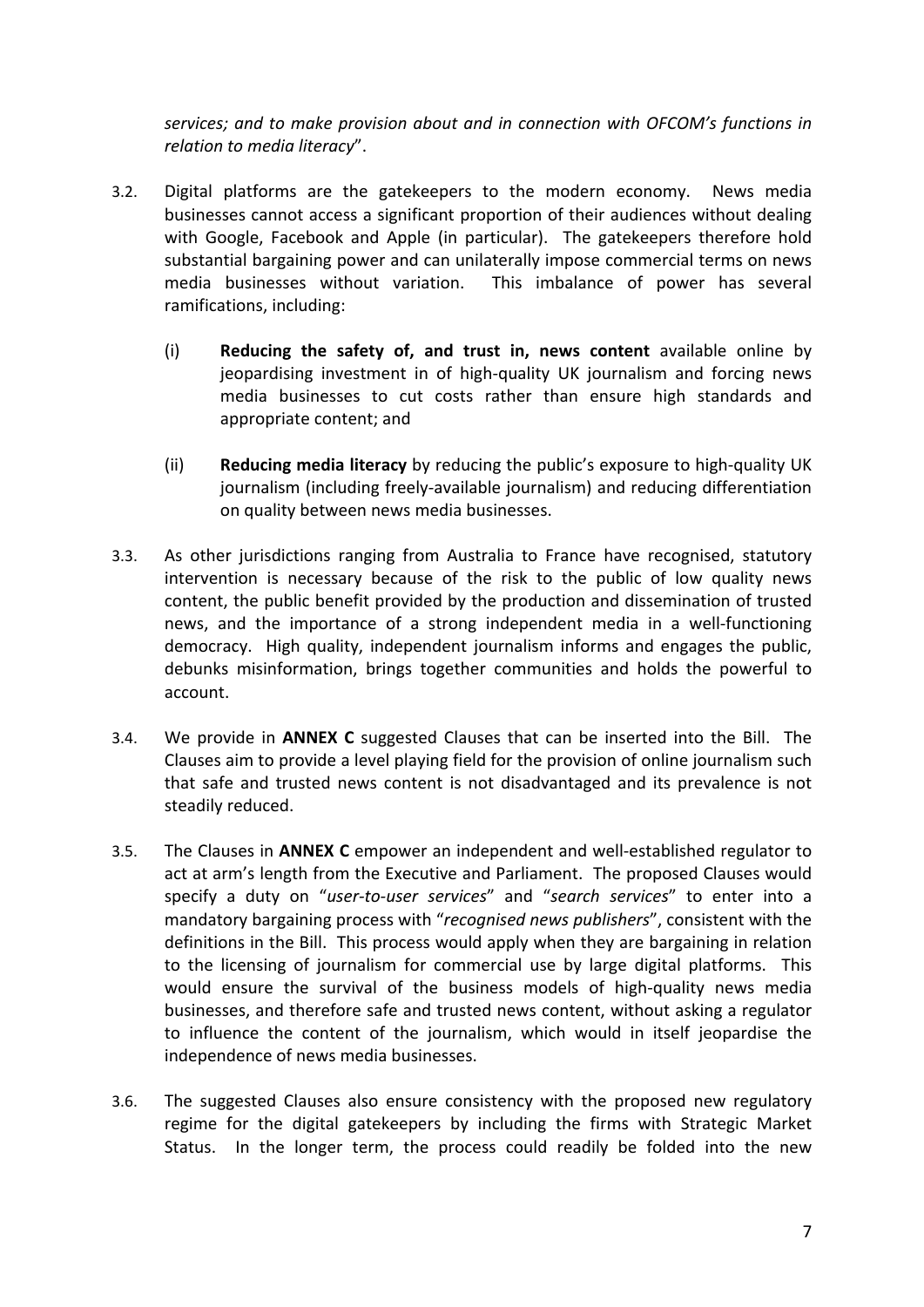regulatory regime for digital gatekeepers, which will be administered by the new Digital Markets Unit, and in which OFCOM will play an important role.

#### **4. Next Steps**

4.1. In summary: (i) news publisher content needs to be entirely and clearly out of scope; and concurrently (ii) platforms must be under a positive duty not to apply their codes of conduct to such content. Otherwise, this will pose grave consequences for the news industry given the incentives in the Bill for platforms to police all content defensively, and the paucity of redress mechanisms for news publishers. Furthermore, it would be remiss not to address economic harms caused to news publisher by platforms and search engines in this Bill.

#### **16 September 2021**

Sayra Tekin Legal, Policy and Regulatory Affairs Director Tel: 020 3848 9628



2nd Floor, 16-18 New Bridge Street, London, EC4V 6AG www.newsmediauk.org @newsmediaorg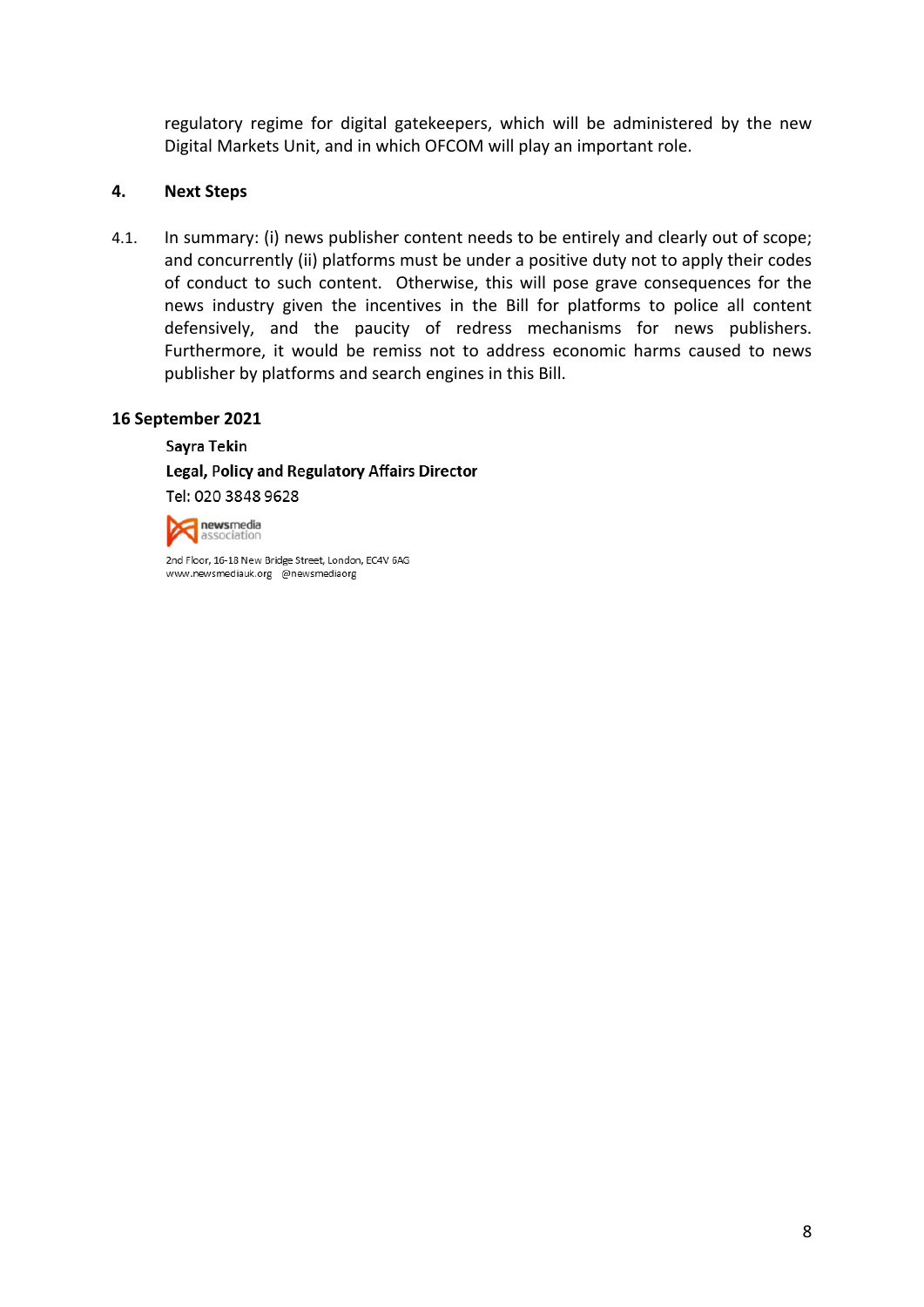### **ANNEX A**

**Re: The Draft Online Safety Bill**

#### **DRAFT AMENDMENTS AS AT 16.9.21**

#### **A. Amendment to expressly exclude news publisher websites from the scope of the Bill**

#### **Clause 2**

At the start of subsection (1) insert *(1) Subject to subsection (7) below, […]*

At the start of subsection (5) insert

*(5) Subject to subsection (7) below, […]*

After subsection (6), add:

*(7) Notwithstanding the provisions of this section, where an internet service is provided by a Recognised News Publisher it is not a "user-to-user service" or "search service" for the purposes of this Act.*

*(8) For the definition of "Recognised News Publisher" see section 40.* 

**[NOTE**: The purpose of this amendment is to ensure that websites operated by recognised news publishers (as defined in Clause 40) do not constitute "user-to-user services" or "search services" for the purposes of the Bill, ensuring they are outside the scope of the proposed legislation.]

## **B. Amendments to Clause 14 to protect news publisher content and provide a scheme of effective redress for breaches of the duty to protect.**

#### **Clause 14**

Leave out subsection (2) and (3) and insert  $-$ 

*(2) A duty not to apply any of online safety duties in this Act to news publisher content.*

*(3) A duty not to remove or restrict users' access to news publisher content, or to materially alter the way in which news publisher content would ordinarily be viewed, on the basis that the content infringes a content moderation rule.*

After subsection (4) insert –

*(4A) Without prejudice to the duties in (2) or (3) above, where the creator of the journalistic content is a recognised news publisher, a duty to:*

- *(a) Notify the creator within 24 hours of any decision to take down or restrict access to the content and the reasons for that decision.*
- *(b) Consider any representations made by the creator in response and, in the event those representations are not accepted, notify the creator of the reasons for their rejection"*
- *(c) Promptly reinstate any content removed or restricted in breach of the duty in (2) or (3) above.*

Leave out subsection (6) and insert: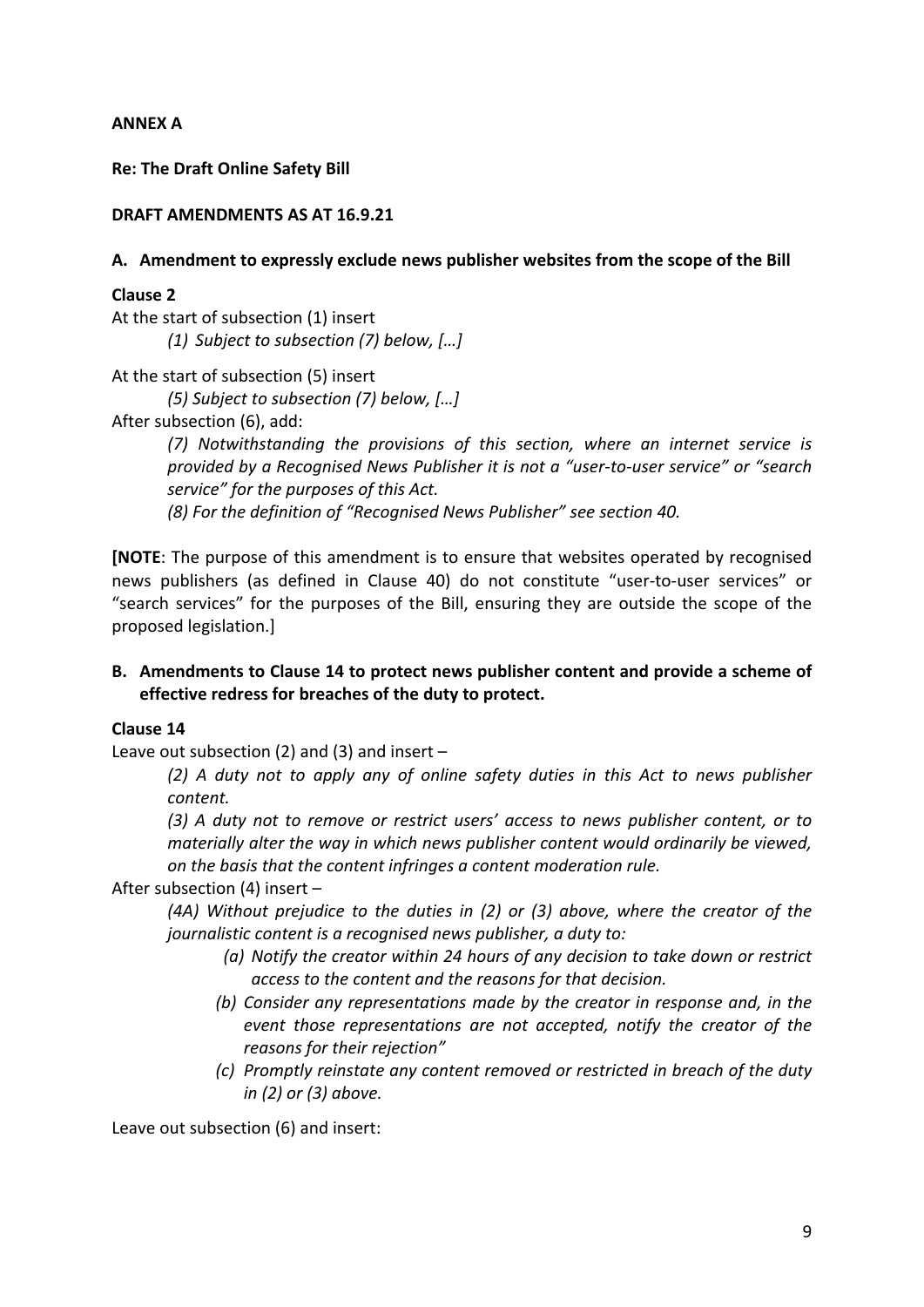(6) A duty to specify in terms of service by what methods content present on the service is to *be identified as journalistic content including specifically by reference to OFCOM's register of broadcast licence holders and any register of recognised news publishers maintained by:*

- *(a) News Media Association;*
- *(b) Professional Publishers' Association;*
- *(c) Independent Community News Network; or*
- *(d) Any other trade or industry body, established by two or more UK linked entities whose principal purpose is the publication of news, and which is identified for this purpose by OFCOM in a Code of Practice.*

## After subsection (7) add –

*(7B) A Recognised News Publisher may make a complaint to OFCOM that a regulated service has failed to comply with any of the duties in this section.*

*(7C) The Secretary of State must make regulations containing provision about procedural matters relating to complaints under subsection (7B) which shall, in particular, include provision about the following matters –*

- *(a) Notification to OFCOM of an intention to make a complaint under subsection (7B);*
- *(b) The form and manner of such a complaint, including requirements for supporting evidence;*
- *(c) The steps that OFCOM must take in relation to such a complaint; and*
- *(d) Time limits for taking steps in relation to such a complaint.*

# After subsection (11) add

*(11A) In this section "content moderation rule" means any term of service, rule, policy or other standard maintained by the provider or any third party acting on the provider's behalf, which by itself imposes limits or restrictions on the uploading or sharing of content by reference to the substance or subject matter of the content itself.*

[**NOTE:** the purpose of these amendments is to:

- (a) Ensure that exempt news publisher content does not, in practice, become subject to the online safety duties as a result of the practical application of those duties by Category 1 Services.
- (b) Protect the fundamental right of freedom of expression, including the public's right to receive information, by preventing Category 1 services from applying content moderation or other standards-based regulation to news publisher content shared on those services.
- (c) Ensure that news publishers are notified where their content is removed or restricted and that the reason for this is given. This provides a mechanism by which news publishers can ascertain whether decisions are being made to restrict access to their content in breach of the duties in the amended provision and provision is made for representations in response to improper removal.
- (d) Provide a mechanism by why recognised news publishers may complain to OFCOM in cases where a regulated service has failed to comply with the duties to protect journalistic content. It is proposed that the procedure for handling such complaints is to be dealt with in secondary legislation (this is consistent with the approach to super-complaints under the Bill). In order to ensure this complaints mechanism is effective, a consequential amendment is needed to Clause 70 to ensure OFCOM can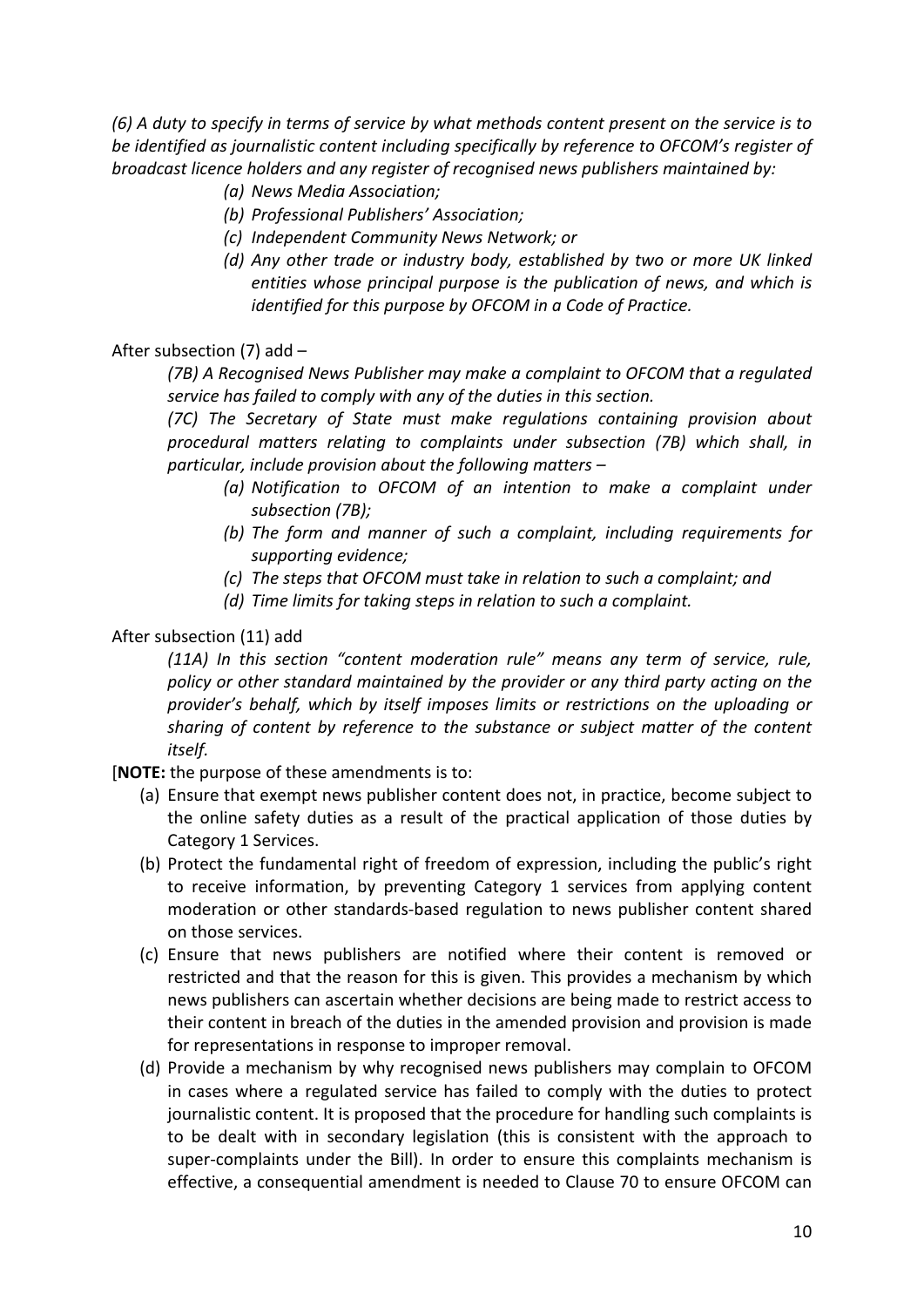issue information notices in support of the exercise of its complaints handling function.]

# **Clause 70**

In subsection (4)(f), after "(super-complaints)" add *"or complaints under sections 14 or 18A*".

[**NOTE:** this amendment is consequential on the amendments to Clause 14 and 18A to provide for complaints to OFCOM. Its purpose is to ensure that OFCOM can exercise its enforcement powers when handling those complaints.]

## **C. Ensuring equivalent protection for news publisher content in search results**

# In **Clause 18** omit subsection (2)

After **Clause 18** add Clause 18A:

- "*18A Duties of care: protection of news publisher content*
	- (1) *The "duties to protect news publisher content" in relation to search services are the duties set out in this section.*
	- (2) *A duty not to apply any of the online safety duties in this Act to news publisher content.*
	- (3) *A duty not to remove or restrict users' access to news publisher content, or to materially alter the way in which news publisher content would ordinarily be viewed, on the basis that the content infringes a content moderation rule (as defined in sub-section 12).*
	- (4) *A duty, in relation to a decision by a provider to remove news publisher content from search results or otherwise to restrict access to it, to make a dedicated and expedited complaints procedure available to the creator of that content.*
	- (5) *Without prejudice to the duties in (3) and (4) above, a duty to:*
		- *(a) Notify the creator within 24 hours of any decision to take down or restrict access to news publisher content and the reasons for that decision, and*
		- *(b) Consider any representations made by the creator in response and, in the event those representations are not accepted, notify the creator of the reasons for their rejection."*
	- (6) *A duty to specify in terms of service by what method content appearing in search results is to be identified as news publisher content including specifically by reference to OFCOM's register of broadcast licence holders and any register of recognised news publishers maintained by:*
		- *(a) News Media Association;*
		- *(b) Professional Publishers' Association;*
		- *(c) Independent Community News Network; or*
		- *(d) Any other trade or industry body, established by two or more UK linked entities whose principal purpose is the publication of news, and which is identified for this purpose by OFCOM in a Code of Practice.*
	- (7) *A recognised news publisher may make a complaint to OFCOM that a regulated service has failed to comply with any of the duties in this section.*
	- (8) *The Secretary of State must make regulations containing provision about procedural matters relating to complaints under subsection (5) which shall, in particular, include provision about the following matters –*
		- *(a) Notification to OFCOM of an intention to make a complaint under subsection (5);*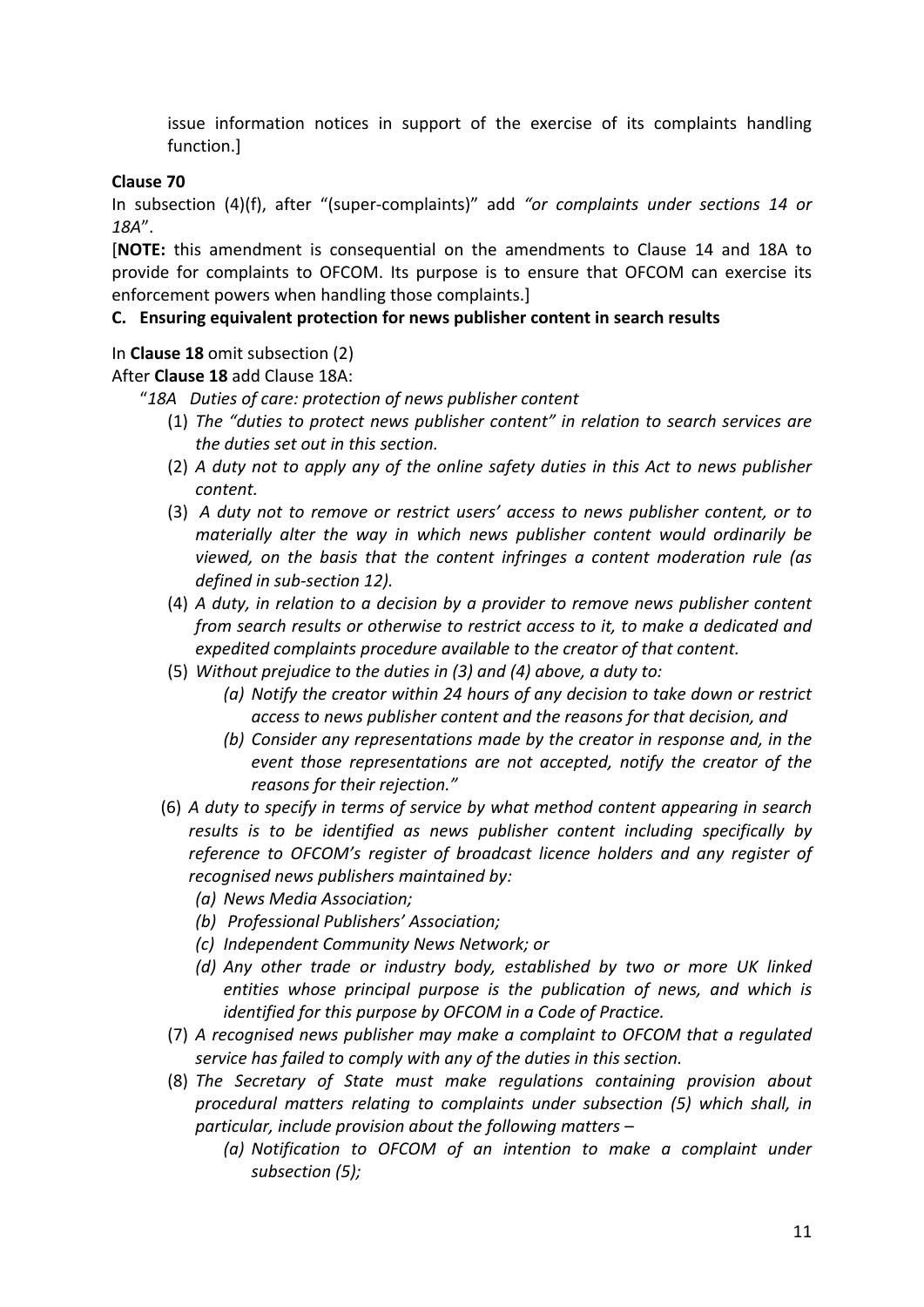- *(b) The form and manner of such a complaint, including requirements for supporting evidence;*
- *(c) The steps that OFCOM must take in relation to such a complaint;*
- *(d) Time limits for taking steps in relation to such a complaint*
- (9) *For the purposes of this section content is "news publisher content", in relation to a search service, if the content is located on an internet service operated by a recognised news publisher.*
- (10) *In this section the reference to a person who is the "creator" of content is to the recognised news publisher in question.*
- (11) *For the meaning of "recognised news publisher" see section 40.*
- (12) *In this section "content moderation rule" means any term of service, rule, policy or other standard maintained by the provider or any third party acting on the provider's behalf, which by itself would justify the removal or restriction of content from search results by reference to the substance or subject matter of the content itself.*

[**NOTE:** the purpose of this amendment is to impose an equivalent duty to protect news publisher content as in amended Clause 14 (above) on providers of search services.] **D. Other**

In **Clause 39** subsection (9) add after "recognised news publisher"

*"or its employees or agents"*

[**NOTE**: The purpose of this amendment is to bring content produced by journalists working for a recognised news publisher within the scope of "news publisher content" (and so outside the scope of "regulated content" when published on a regulated user-to-user service).]

Andrew Caldecott QC Ben Gallop

16.9.21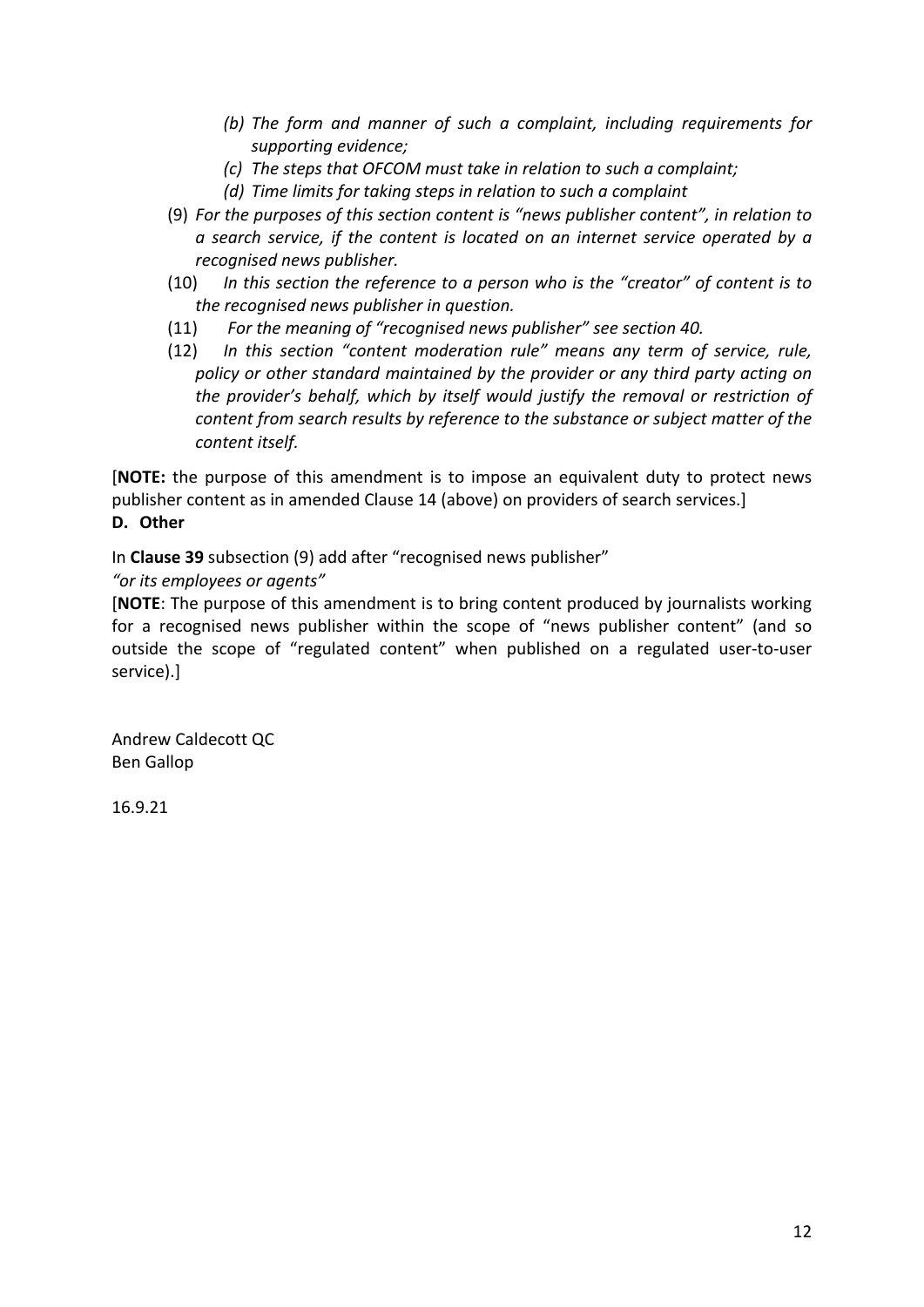# **ANNEX B Table of Proposed Amendments to the Bill**

| <b>Clause</b> | <b>Amendments</b>                                                                                                                                              |
|---------------|----------------------------------------------------------------------------------------------------------------------------------------------------------------|
| 2             | Meaning of "user-to-user service" and "search service"                                                                                                         |
|               |                                                                                                                                                                |
|               | (1) Subject to subsection (7) below, I in this Act "user-to-user service" means                                                                                |
|               | an internet service by means of which content that is generated by a                                                                                           |
|               | user of the service, or uploaded to or shared on the service by a user of                                                                                      |
|               | the service, may be encountered by another user, or other users, of the<br>service.                                                                            |
|               |                                                                                                                                                                |
|               | (2) In subsection (1) the reference to content that may be encountered by                                                                                      |
|               | another user, or other users, of a service includes content that is capable                                                                                    |
|               | of being shared with such a user or users by operation of a functionality                                                                                      |
|               | of the service that allows the sharing of content.                                                                                                             |
|               | (3) For the purposes of subsection (1) it does not matter what proportion of                                                                                   |
|               | content present on a service is content described in that subsection.                                                                                          |
|               |                                                                                                                                                                |
|               | (4) For the meaning of "content" and "encounter", see section 137.                                                                                             |
|               | (5) Subject to subsection (7) below, lin this Act "search service" means an                                                                                    |
|               | internet service that-                                                                                                                                         |
|               | (a) is, or includes, a search engine (see section 134), and                                                                                                    |
|               | (b) is not a user-to-user service.                                                                                                                             |
|               |                                                                                                                                                                |
|               | (6) For the purposes of this Act, a dissociable part of a user-to-user service,<br>or a dissociable part of a search service, is to be regarded as not forming |
|               | part of the service if the conditions in paragraph 4(2) of Schedule 1                                                                                          |
|               | (internal business services) are satisfied in relation to that part.                                                                                           |
|               |                                                                                                                                                                |
|               | (7) Notwithstanding the provisions of this section, where an internet service                                                                                  |
|               | is provided by a Recognised News Publisher it is not a "user-to-user                                                                                           |
|               | service" or "search service" for the purposes of this Act.                                                                                                     |
|               | (8) For the definition of "Recognised News Publisher" see section 40.                                                                                          |
| 14            | Duties to protect journalistic content: Category 1 services                                                                                                    |
|               |                                                                                                                                                                |
|               | (1) The "duties to protect journalistic content" in relation to user-to-user                                                                                   |
|               | services are the duties set out in this section.                                                                                                               |
|               | (2) A duty not to apply any of the online safety duties in this Act to news                                                                                    |
|               | publisher content. A duty to operate a service using systems and                                                                                               |
|               | processes designed to ensure that the importance of the free expression-                                                                                       |
|               | of journalistic content is taken into account when making decisions                                                                                            |
|               | about-                                                                                                                                                         |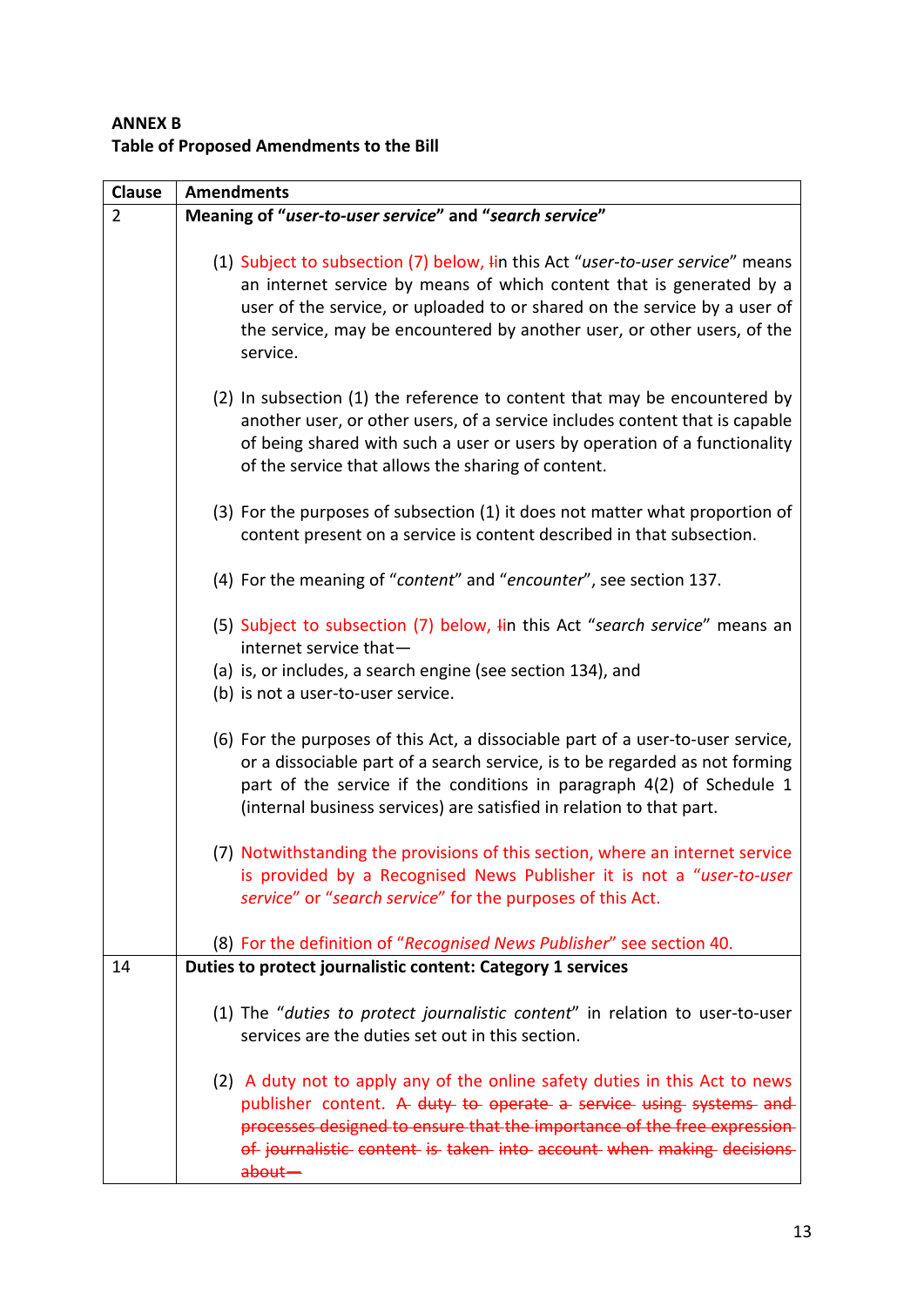| <b>Clause</b> | <b>Amendments</b>                                                                                                                                                                                                                                                                                                                                                                                                                                                                                                                                                                                                                                                     |
|---------------|-----------------------------------------------------------------------------------------------------------------------------------------------------------------------------------------------------------------------------------------------------------------------------------------------------------------------------------------------------------------------------------------------------------------------------------------------------------------------------------------------------------------------------------------------------------------------------------------------------------------------------------------------------------------------|
|               | (a) how to treat such content (especially decisions about whether to<br>take it down or restrict users' access to it), and                                                                                                                                                                                                                                                                                                                                                                                                                                                                                                                                            |
|               | (b) whether to take action against a user generating, uploading or<br>sharing                                                                                                                                                                                                                                                                                                                                                                                                                                                                                                                                                                                         |
|               | such content.                                                                                                                                                                                                                                                                                                                                                                                                                                                                                                                                                                                                                                                         |
|               | (3) A duty not to remove or restrict users' access to news publisher content,<br>or to materially alter the way in which news publisher content would<br>ordinarily be viewed, on the basis that the content infringes a content<br>moderation rule. A duty, in relation to a decision by a provider to take<br>down content or to restrict access to it, to make a dedicated and<br>expedited complaints procedure available to a person who considers the<br>content to be journalistic content and who is-<br>(a) the user who generated, uploaded or shared the content on the<br>service,<br>$\theta$ f<br>(b) the creator of the content (see subsection (11)). |
|               |                                                                                                                                                                                                                                                                                                                                                                                                                                                                                                                                                                                                                                                                       |
|               | (4) A duty to make a dedicated and expedited complaints procedure<br>available to users of a service in relation to a decision by the provider of<br>the service to take action against a user because of content generated,<br>uploaded or shared by the user which the user considers to be<br>journalistic content.                                                                                                                                                                                                                                                                                                                                                |
|               | (4A) Without prejudice to the duties in (2) or (3) above, where the creator of<br>the journalistic content is a recognised news publisher, a duty to:<br>(a) Notify the creator within 24 hours of any decision to take down or<br>restrict access to the content and the reasons for that decision.<br>(b) Consider any representations made by the creator in response and, in<br>the event those representations are not accepted, notify the creator of<br>the reasons for their rejection.<br>(c) Promptly reinstate any content removed or restricted in breach of the<br>duty in (2) or (3) above.                                                             |
|               | $(5)$ A duty to ensure that -<br>(a) if a complaint about a decision mentioned in subsection (3) is upheld,<br>the content is swiftly reinstated on the service;<br>(b) if a complaint about a decision mentioned in subsection (4) is upheld,<br>the action against the user is swiftly reversed.                                                                                                                                                                                                                                                                                                                                                                    |
|               | (6) A duty to specify in terms of service by what methods content present<br>on the service is to be identified as journalistic content including<br>specifically by reference to OFCOM's register of broadcast licence<br>holders and any register of recognised news publishers maintained by:<br><b>News Media Association;</b><br>(a)<br>Professional Publishers' Association;<br>(b)                                                                                                                                                                                                                                                                             |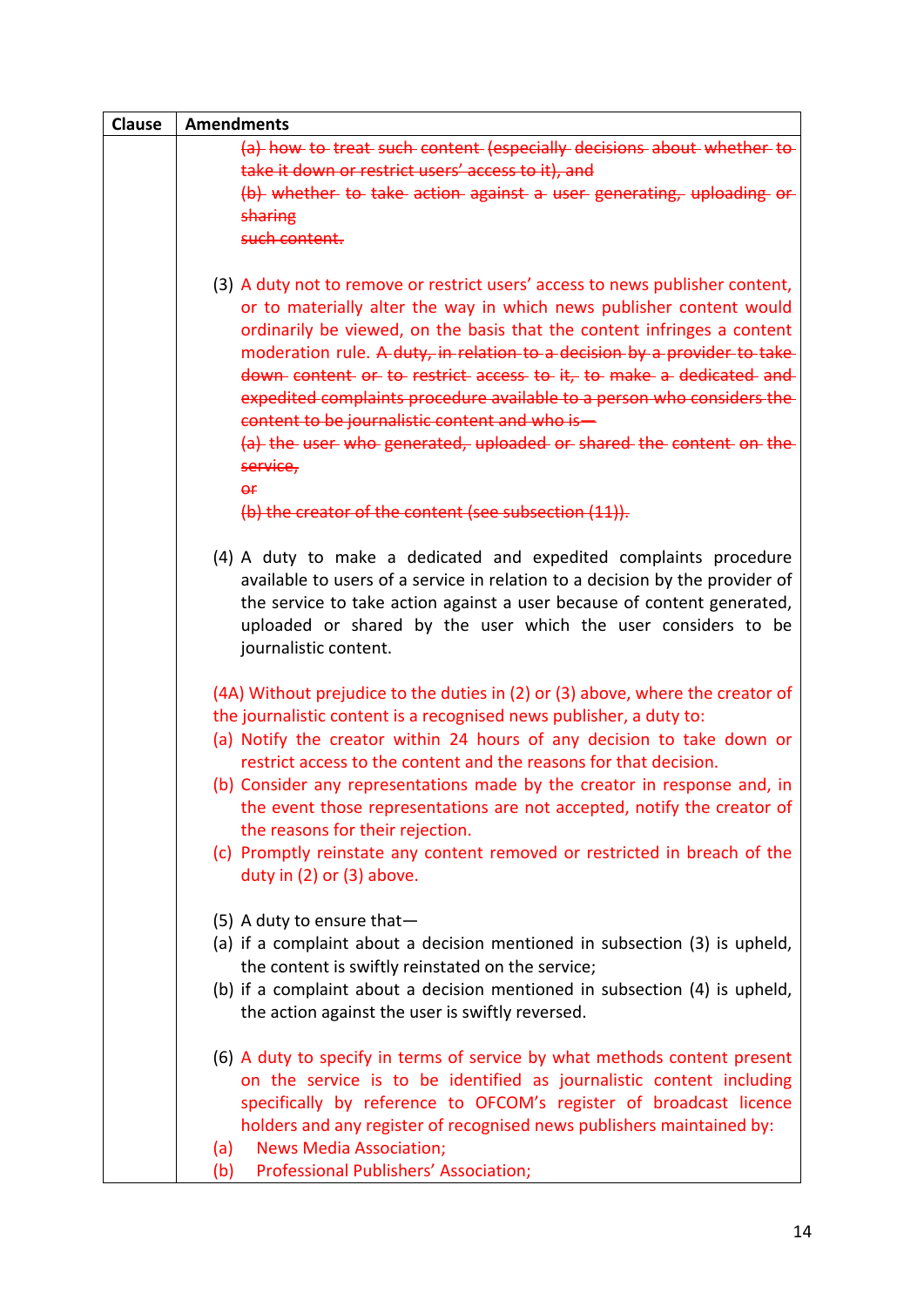| <b>Clause</b> | <b>Amendments</b>                                                                                                                            |
|---------------|----------------------------------------------------------------------------------------------------------------------------------------------|
|               | <b>Independent Community News Network; or</b><br>(c)                                                                                         |
|               | Any other trade or industry body, established by two or more UK<br>(d)                                                                       |
|               | linked entities whose principal purpose is the publication of news,                                                                          |
|               | and which is identified for this purpose by OFCOM in a Code of                                                                               |
|               | Practice. A duty to specify in the terms of service-                                                                                         |
|               | (a) by what methods content present on the service is to be identified as                                                                    |
|               | journalistic content;                                                                                                                        |
|               | (b) how the importance of the free expression of journalistic content is to                                                                  |
|               | be taken into account when making decisions mentioned in subsection                                                                          |
|               | (2)                                                                                                                                          |
|               | (c) the policies and processes for handling complaints in relation to                                                                        |
|               | content which is, or is considered to be, journalistic content.                                                                              |
|               |                                                                                                                                              |
|               | (7) A duty to ensure that $-$                                                                                                                |
|               | (a) the terms of service referred to in subsection (6) are clear and                                                                         |
|               | Accessible, and                                                                                                                              |
|               | (b) those terms of service are applied consistently.                                                                                         |
|               |                                                                                                                                              |
|               | (7B) A Recognised News Publisher may make a complaint to OFCOM that a                                                                        |
|               | regulated service has failed to comply with any of the duties in this section.                                                               |
|               |                                                                                                                                              |
|               | (7C) The Secretary of State must make regulations containing provision                                                                       |
|               | about procedural matters relating to complaints under subsection (7B)                                                                        |
|               | which shall, in particular, include provision about the following matters $-$                                                                |
|               | (a) Notification to OFCOM of an intention to make a complaint under                                                                          |
|               | subsection (7B);                                                                                                                             |
|               | (b) The form and manner of such a complaint, including requirements for                                                                      |
|               | supporting evidence;                                                                                                                         |
|               | (c) The steps that OFCOM must take in relation to such a complaint; and<br>(d) Time limits for taking steps in relation to such a complaint. |
|               |                                                                                                                                              |
|               | (8) For the purposes of this section content is "journalistic content", in                                                                   |
|               | relation to a user-to-user service, if-                                                                                                      |
|               | (a) the content is $-$                                                                                                                       |
|               | (i) news publisher content in relation to that service, or                                                                                   |
|               | (ii) regulated content in relation to that service;                                                                                          |
|               | (b) the content is generated for the purposes of journalism; and                                                                             |
|               | (c) the content is UK-linked.                                                                                                                |
|               |                                                                                                                                              |
|               | (9) For the purposes of this section content is "UK-linked" if $-$                                                                           |
|               | (a) United Kingdom users of the service form one of the target markets for                                                                   |
|               | the content (or the only target market), or                                                                                                  |
|               | (b) the content is or is likely to be of interest to a significant number of                                                                 |
|               | United Kingdom users.                                                                                                                        |
|               |                                                                                                                                              |
|               | In this section references to "taking action" against a user are to<br>(10)                                                                  |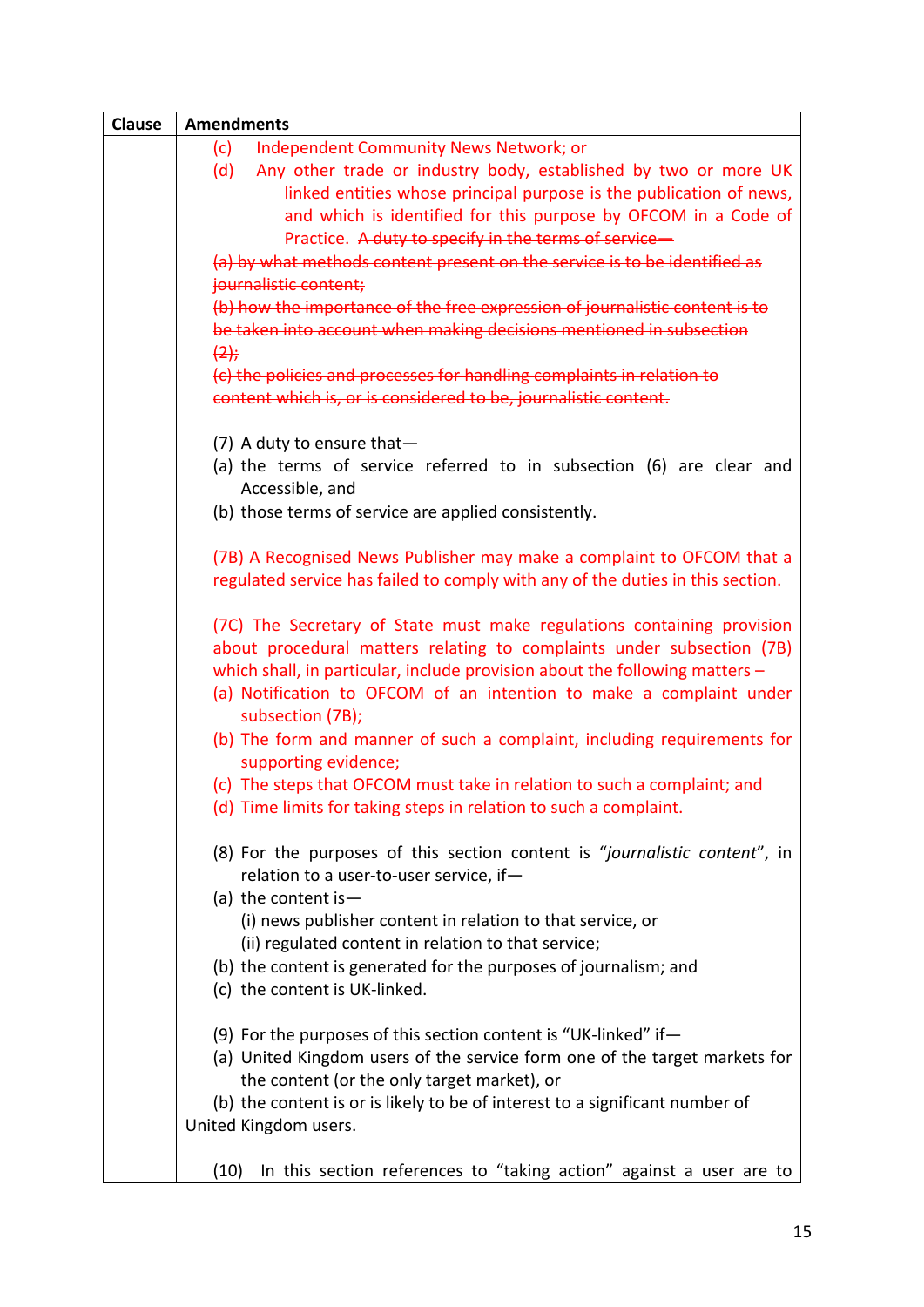| <b>Clause</b> | <b>Amendments</b>                                                                                                                                                                                                                                                                                                                                                   |
|---------------|---------------------------------------------------------------------------------------------------------------------------------------------------------------------------------------------------------------------------------------------------------------------------------------------------------------------------------------------------------------------|
|               | giving a warning to a user, or suspending or banning a user from using a<br>service, or in any way restricting a user's ability to use a service.                                                                                                                                                                                                                   |
|               | (11) In this section the reference to a person who is the "creator" of<br>content is a reference to any of the following-                                                                                                                                                                                                                                           |
|               | (a) in the case of news publisher content, the recognised news publisher in<br>question;                                                                                                                                                                                                                                                                            |
|               | (b) an individual who-                                                                                                                                                                                                                                                                                                                                              |
|               | (i) created the content, and                                                                                                                                                                                                                                                                                                                                        |
|               | (ii) is in the United Kingdom;                                                                                                                                                                                                                                                                                                                                      |
|               | (c) an entity which-<br>(i) created the content, and                                                                                                                                                                                                                                                                                                                |
|               | (ii) is incorporated or formed under the law of any part of the                                                                                                                                                                                                                                                                                                     |
|               | United Kingdom.                                                                                                                                                                                                                                                                                                                                                     |
|               | (11A) ) In this section "content moderation rule" means any term of<br>service, rule, policy or other standard maintained by the provider or any<br>third party acting on the provider's behalf, which by itself imposes limits<br>or restrictions on the uploading or sharing of content by reference to<br>the substance or subject matter of the content itself. |
|               |                                                                                                                                                                                                                                                                                                                                                                     |
|               | (12) For the meaning of "news publisher content", "regulated content" and<br>"recognised news publisher", see sections 39 and 40.                                                                                                                                                                                                                                   |
| 70(4)(f)      | the purpose of dealing with complaints made to OFCOM under section 106                                                                                                                                                                                                                                                                                              |
|               | (super-complaints) or complaints under sections 14 or 18A;                                                                                                                                                                                                                                                                                                          |
| 18            | <b>Duties of care: supplementary</b>                                                                                                                                                                                                                                                                                                                                |
|               | (1) A duty set out in this Chapter which must be complied with in relation to<br>a search service extends only to-                                                                                                                                                                                                                                                  |
|               | (a) the design and operation of the service in the United Kingdom, or                                                                                                                                                                                                                                                                                               |
|               | (b) in the case of a duty that is expressed to apply in relation to users of a                                                                                                                                                                                                                                                                                      |
|               | service, the design and operation of the service as it affects United<br>Kingdom users of the service.                                                                                                                                                                                                                                                              |
|               |                                                                                                                                                                                                                                                                                                                                                                     |
|               | (2) A duty set out in this Chapter which must be complied with in relation to<br>a search service does not extend to-                                                                                                                                                                                                                                               |
|               | (a) content present on the website of a recognised news publisher (see-<br>section 40), or                                                                                                                                                                                                                                                                          |
|               | (b) content, that may be encountered via search results, that-                                                                                                                                                                                                                                                                                                      |
|               | (i) reproduces in full an article or written item that was originally published                                                                                                                                                                                                                                                                                     |
|               | by a recognised news publisher (and is not a screenshot or photograph of<br>that article or item or of part of it),                                                                                                                                                                                                                                                 |
|               | (ii) is a recording of an item originally broadcast by a recognised news                                                                                                                                                                                                                                                                                            |
|               | publisher (and is not an excerpt of such a recording), or                                                                                                                                                                                                                                                                                                           |
|               | (iii) is a link to a full article or written item originally published by a                                                                                                                                                                                                                                                                                         |
|               | recognised news publisher, or to a full recording of an item originally                                                                                                                                                                                                                                                                                             |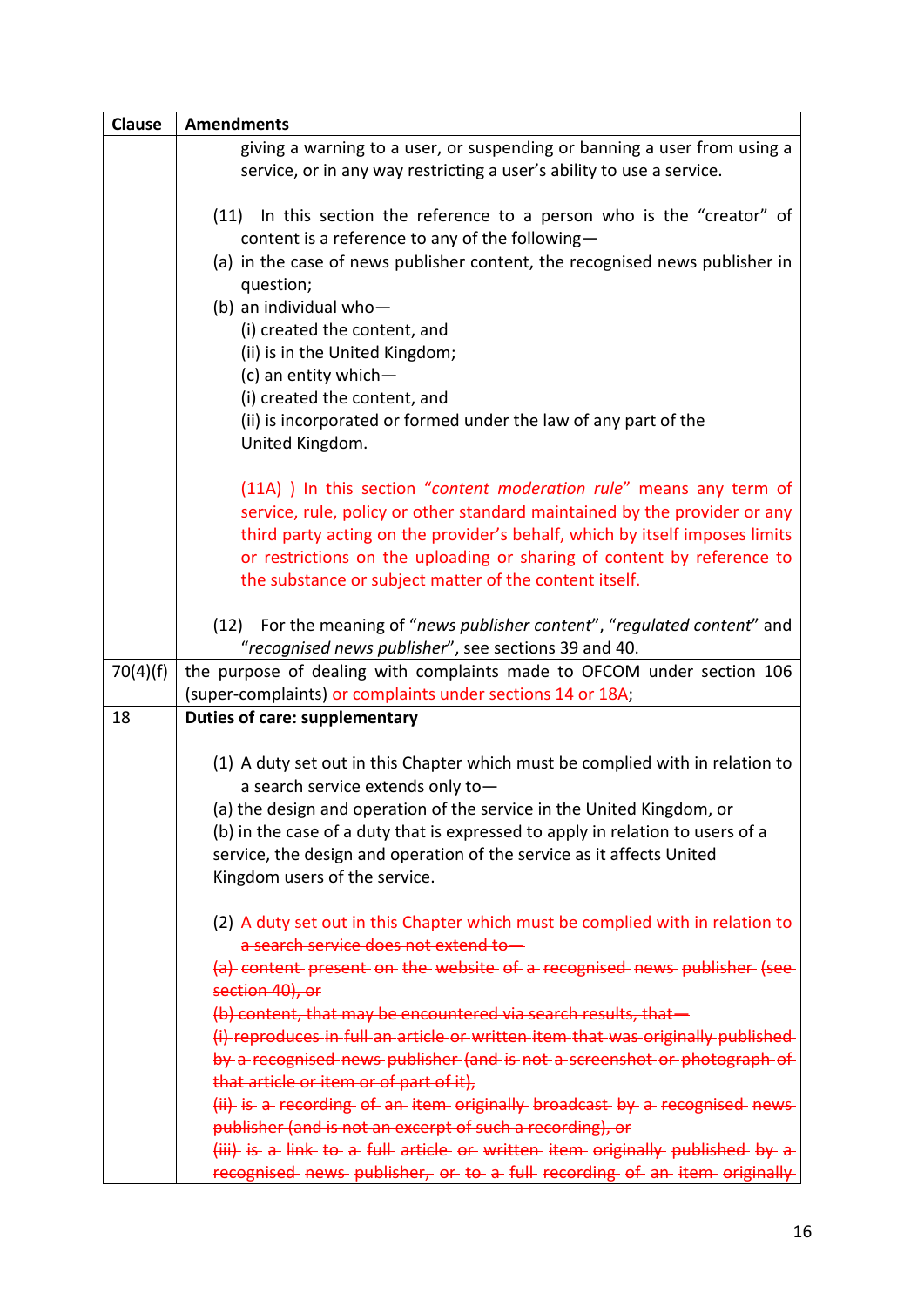| <b>Clause</b> | <b>Amendments</b>                                                                                                                                                                                                                                                                                                                                                                  |
|---------------|------------------------------------------------------------------------------------------------------------------------------------------------------------------------------------------------------------------------------------------------------------------------------------------------------------------------------------------------------------------------------------|
|               | broadcast by a recognised news publisher.                                                                                                                                                                                                                                                                                                                                          |
|               | (3) Where duties in this Chapter must be complied with in relation to a<br>search engine forming part of a user-to-user service (see section 5(6)),<br>the references in subsections (1) and (2) to a search service are to be<br>read as references to the search engine.                                                                                                         |
| <b>18A</b>    | 18A Duties of care: protection of news publisher content                                                                                                                                                                                                                                                                                                                           |
|               | (1) The "duties to protect news publisher content" in relation to search<br>services are the duties set out in this section.<br>(2) A duty not to apply any of online safety duties in this Act to news                                                                                                                                                                            |
|               | publisher content.                                                                                                                                                                                                                                                                                                                                                                 |
|               | (3) A duty not to remove or restrict users' access to news publisher content,<br>or to materially alter the way in which news publisher content would<br>ordinarily be viewed, on the basis that the content infringes a content<br>moderation rule (as defined in sub-section 12).                                                                                                |
|               | (4) A duty, in relation to a decision by a provider to remove news publisher<br>content from search results or otherwise to restrict access to it, to make<br>a dedicated and expedited complaints procedure available to the<br>creator of that content.                                                                                                                          |
|               | (5) Without prejudice to the duties in (3) and (4) above, a duty to:<br>(a) Notify the creator within 24 hours of any decision to take down or<br>restrict access to news publisher content and the reasons for that<br>decision, and                                                                                                                                              |
|               | (b) Consider any representations made by the creator in response and,<br>in the event those representations are not accepted, notify the<br>creator of the reasons for their rejection.                                                                                                                                                                                            |
|               | (6) A duty to specify in terms of service by what method content appearing<br>in search results is to be identified as news publisher content including<br>specifically by reference to OFCOM's register of broadcast licence<br>holders and any register of recognised news publishers maintained by:<br>(a) News Media Association;<br>(b) Professional Publishers' Association; |
|               | (c) Independent Community News Network; or<br>(d) Any other trade or industry body, established by two or more UK<br>linked entities whose principal purpose is the publication of news,<br>and which is identified for this purpose by OFCOM in a Code of<br>Practice.                                                                                                            |
|               | (7) A recognised news publisher may make a complaint to OFCOM that a<br>regulated service has failed to comply with any of the duties in this<br>section.                                                                                                                                                                                                                          |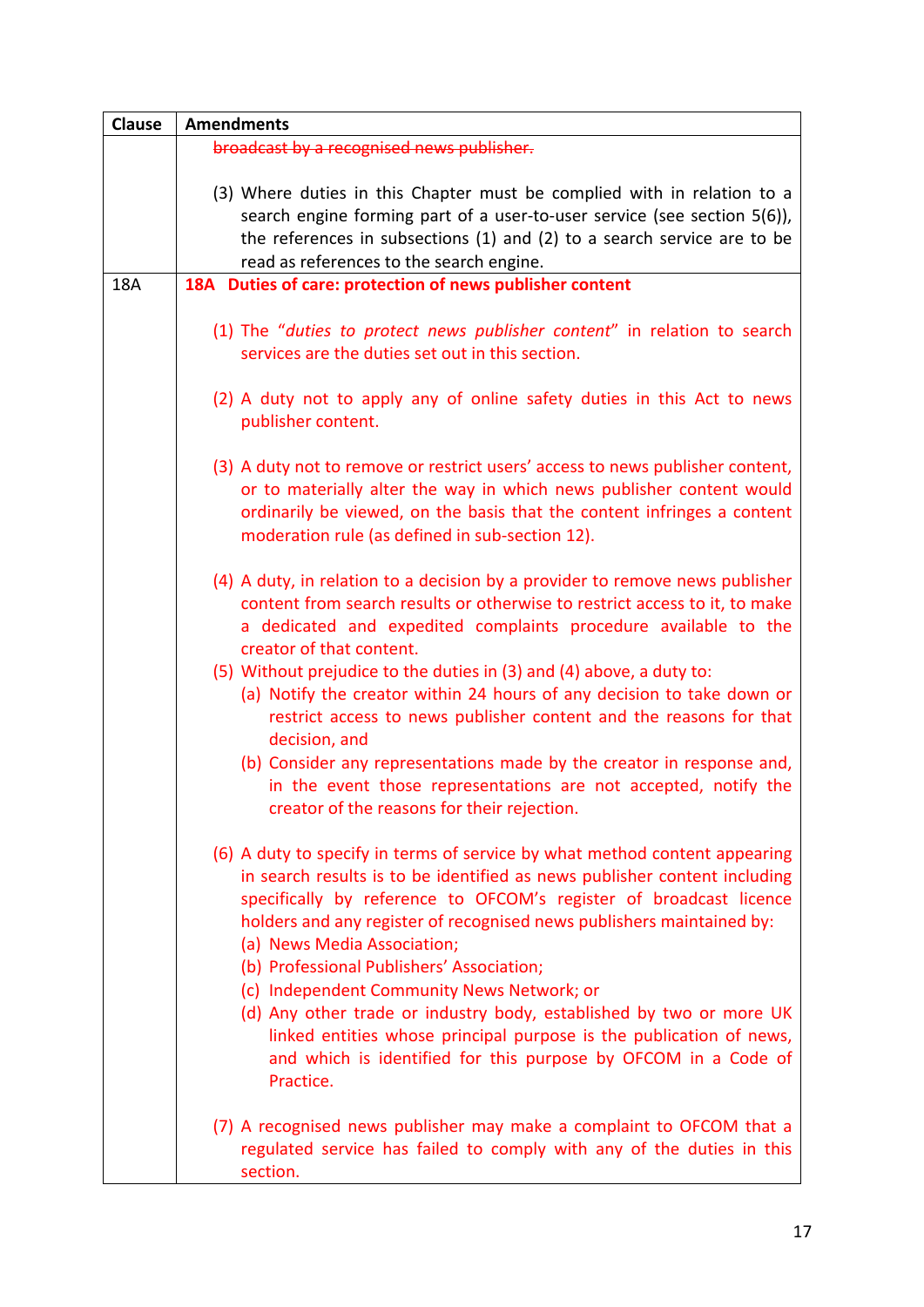| <b>Clause</b> | <b>Amendments</b>                                                                                                                                                                                                                                                                                                                                                  |
|---------------|--------------------------------------------------------------------------------------------------------------------------------------------------------------------------------------------------------------------------------------------------------------------------------------------------------------------------------------------------------------------|
|               |                                                                                                                                                                                                                                                                                                                                                                    |
|               | (8) The Secretary of State must make regulations containing provision about<br>procedural matters relating to complaints under subsection (5) which<br>shall, in particular, include provision about the following matters -                                                                                                                                       |
|               | (a) Notification to OFCOM of an intention to make a complaint under<br>subsection (5);                                                                                                                                                                                                                                                                             |
|               | (b) The form and manner of such a complaint, including requirements<br>for supporting evidence;                                                                                                                                                                                                                                                                    |
|               | (c) The steps that OFCOM must take in relation to such a complaint;<br>(d) Time limits for taking steps in relation to such a complaint.                                                                                                                                                                                                                           |
|               | (9) For the purposes of this section content is "news publisher content", in<br>relation to a search service, if the content is located on an internet<br>service operated by a recognised news publisher.                                                                                                                                                         |
|               | (10) In this section the reference to a person who is the "creator" of<br>content is to the recognised news publisher in question.                                                                                                                                                                                                                                 |
|               | For the meaning of "recognised news publisher" see section 40.<br>(11)                                                                                                                                                                                                                                                                                             |
|               | (12) In this section "content moderation rule" means any term of service,<br>rule, policy or other standard maintained by the provider or any third<br>party acting on the provider's behalf, which by itself would justify the<br>removal or restriction of content from search results by reference to the<br>substance or subject matter of the content itself. |
| 39(9)         | Content is within this subsection if it was generated directly on the service by                                                                                                                                                                                                                                                                                   |
|               | a user of the service that is a recognised news publisher or its employees or                                                                                                                                                                                                                                                                                      |
|               | agents.                                                                                                                                                                                                                                                                                                                                                            |

## **ANNEX C**

## **Proposed addition to the Bill**

Amendments to Part 3 of the Online Safety Bill in relation to trusted news content distributed by digital platforms

Insert a new Chapter 1 (with current Chapter 1 becoming Chapter 2 and so on), starting at Clause 49

## **49. The mandatory bargaining process**

(1) The regulator must prepare a code of practice describing duties that digital platforms and recognised news publishers have for the purpose of protecting the provision of original news-related material in the United Kingdom by remedying the significant bargaining imbalance between digital platforms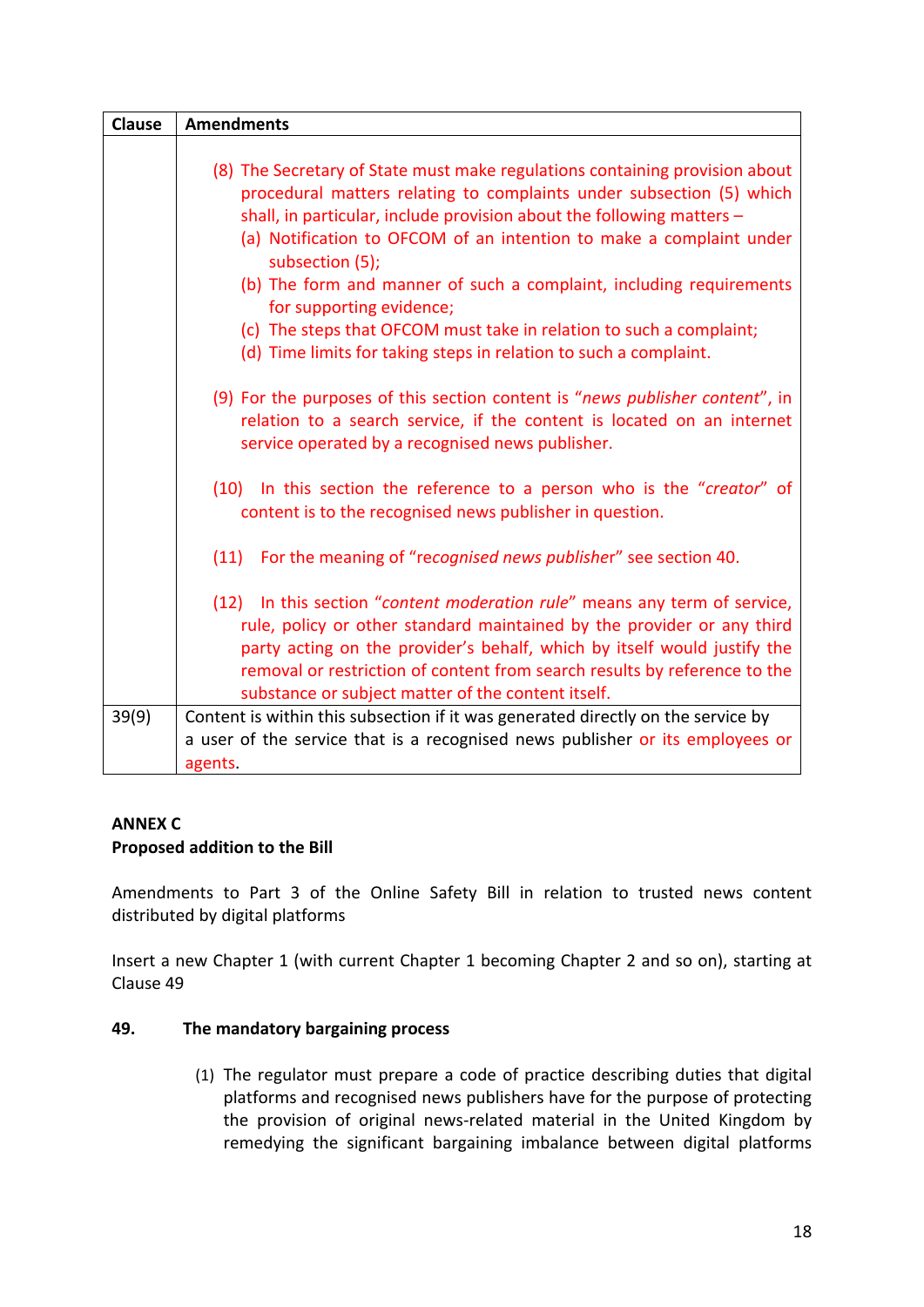and recognised news publishers when agreeing terms for the distribution of news-related material by digital platforms.

- (2) In drafting its code of practice under sub-section (1), the regulator may include provisions relating to
	- a. bargaining between digital platforms and recognised news publishers in good faith in relation to news-related material made available by digital platforms, whether collectively or individually;
	- b. compulsory final offer arbitration where parties cannot come to a negotiated agreement about remuneration relating to the making available of news-related material on digital platforms within three months after bargaining starts;
	- c. a requirement that digital platforms provide recognised news publishers with a list and explanation of the data that their platform collects (whether or not it shares the data with the recognised news publisher) about the recognised news publisher's users through their engagement with news-related material made available by the platform, this list and explanation to be updated and supplied annually;
	- d. a requirement that, if requested by a recognised news publisher or the regulator, the digital platform supplies it with the data and information relevant to assessing the benefit that the platform receives from the news-related material of each recognised news publisher;
	- e. a requirement for digital platforms to provide recognised news publishers with 28 days' advance notification of planned changes to an algorithm or internal policy or practice that is likely to have a significant effect on either (i) the ranking of the recognised news publisher's covered news-related material made available by the platform, or (ii) the display and presentation of advertising directly associated with that content;
	- f. a requirement that this notification describes the changes to be made and their expected effect in comprehensible terms, and explain how the recognised news publisher can minimise any negative effects;
	- g. non-differentiation requirements stipulating that digital platforms shall not differentiate between recognised news publishers because of matters that arise in relation to their participation or nonparticipation in the process;
	- h. contracting out, so that a digital platform may reach a commercial bargain with a recognised news publisher outside the process about remuneration or other matters.
- (3) The regulator may include any other provisions which it believes are required or desirable to achieve the purpose of the code of practice or matters reasonably related to that purpose.

*21 September 2021*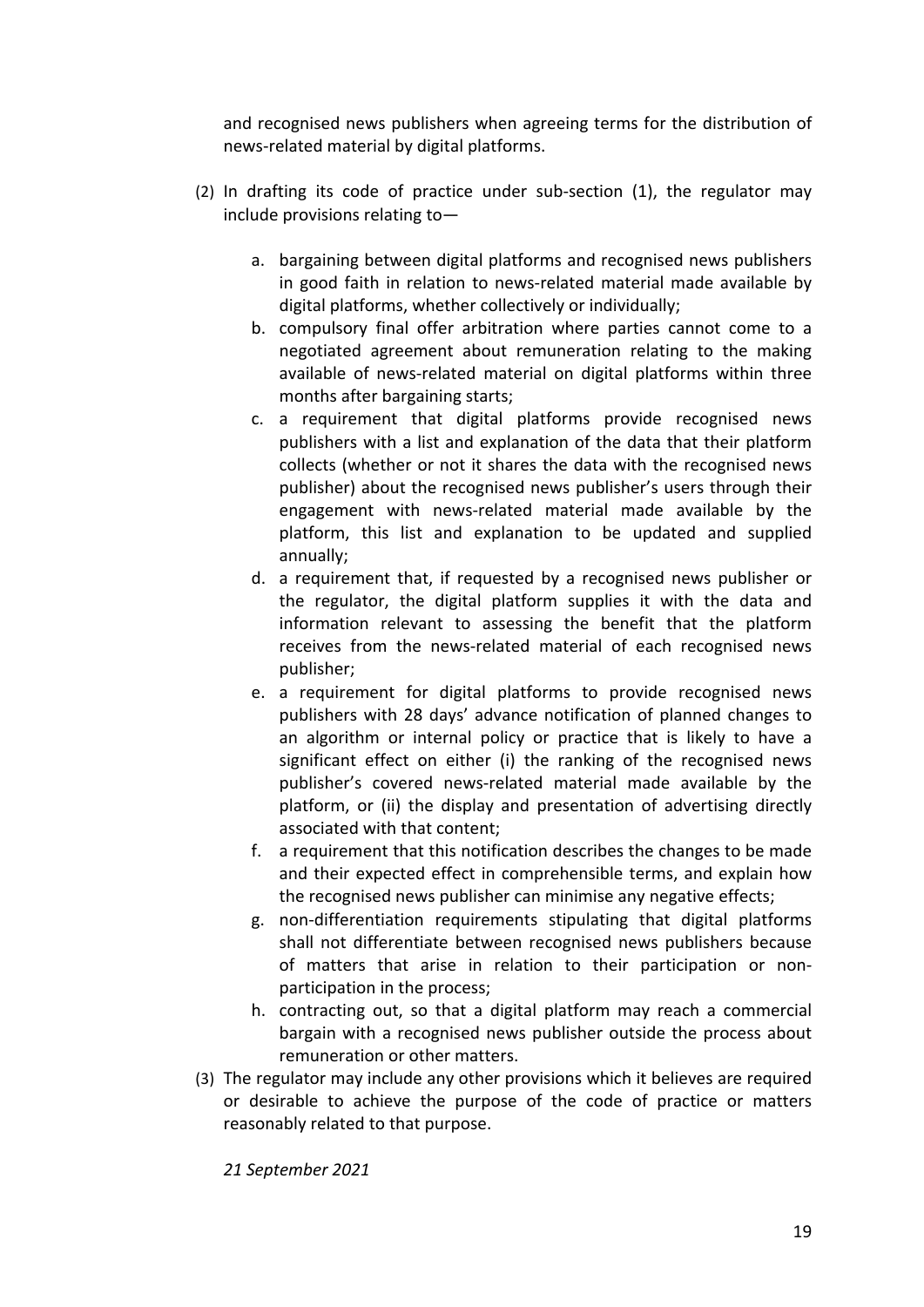- (4) The regulator may exclude from the code of practice prepared for the purposes of sub-section (1) any digital platform or recognised news publisher that is of insufficient importance or size, if it does not have links with the United Kingdom within the definition in section 3, or if there is another reasonable justification for doing so.
- (5) Before issuing its code of practice under sub-section (1), the regulator must consult digital platforms, recognised news publishers and persons who appear to the regulator to be affected by the code of practice.
- (6) Sections 32 to 35 shall apply to a code of practice prepared under sub-section  $(1)$ .
- (7) The submission by the regulator of the proposed code of practice under section 32(1) must take place within four months of this Act coming into force.
- (8) Digital platforms and recognised news publishers must comply with the code of practice prepared under sub-section (1).
- (9) Where a code of practice under this section is in force, the regulator may
	- a. prepare amendments of the code of practice;
	- b. prepare a code of practice under sub-section (1) as a replacement for a code of practice previously prepared under that sub-section;
	- c. withdraw the code of practice.
- (10) In this Part, "digital platform" means any of the following
	- a. a "*user-to-user service*" as defined in section 2;
	- b. a "*search service*" as defined in section 2; or
	- c. an entity with "*strategic market status*".
- (11) In this Part, an entity with "*strategic market status*" means an entity that has been found in whole or in part to have strategic market status by a body with statutory authority to make such a finding, or is or will be otherwise subject to regulation owing to the market power or strategic status it holds in the United Kingdom's economy.
- (12) In this Part, "*recognised news publisher*" has the definition given in section 40.

#### **Consequential amendments**

Section 70 (now 71) (power to require information):